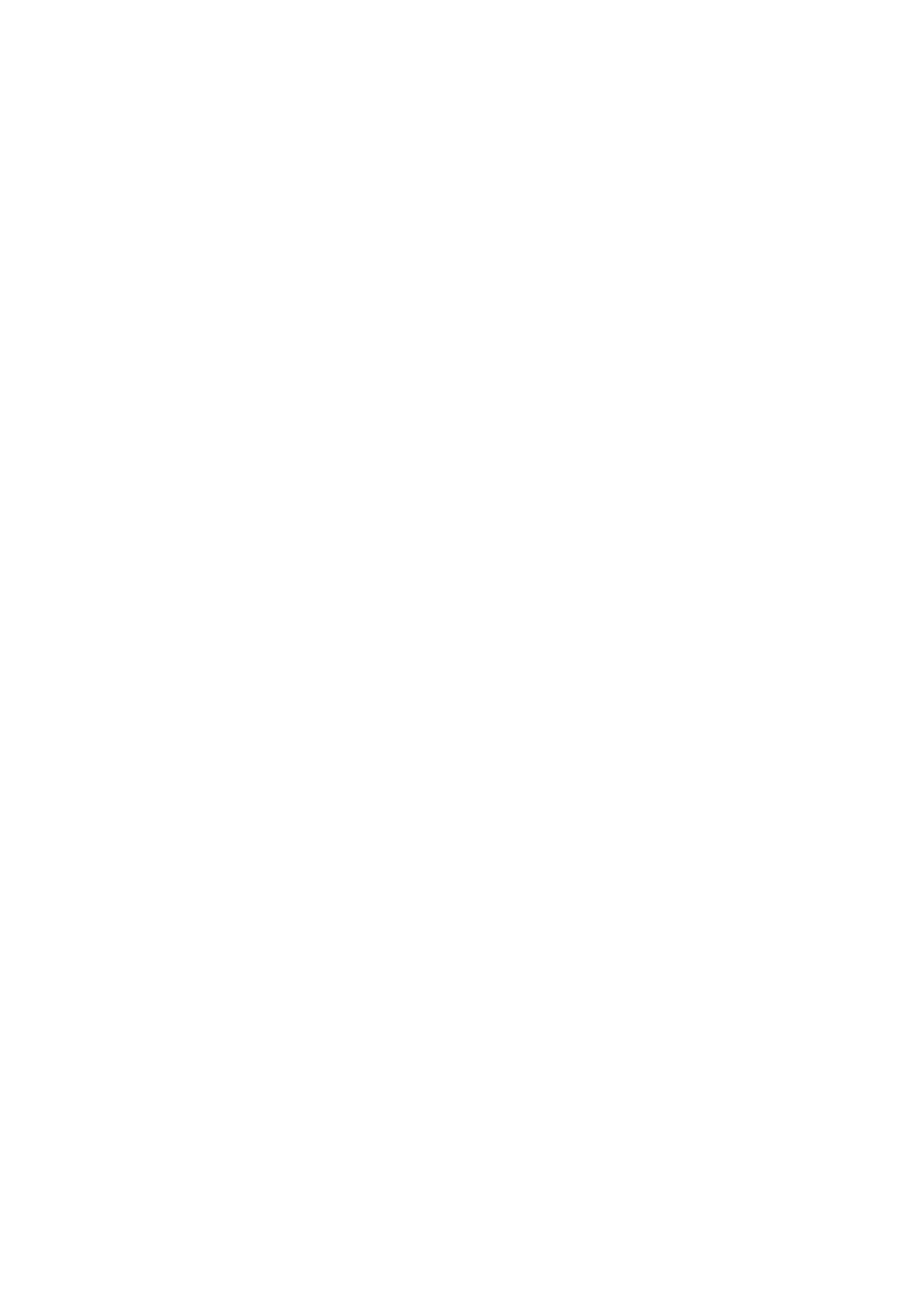

# **14 Y FORMA ESPACIO, TIEMPO**

**AÑO 2021** ISSN 1130-2968 E-ISSN 2340-146X

**SERIE VI GEOGRAFÍA**

REVISTA DE LA FACULTAD DE GEOGRAFÍA E HISTORIA

doi:<https://doi.org/10.5944/etfvi.14.2021>



UNIVERSIDAD NACIONAL DE EDUCACIÓN A DISTANCIA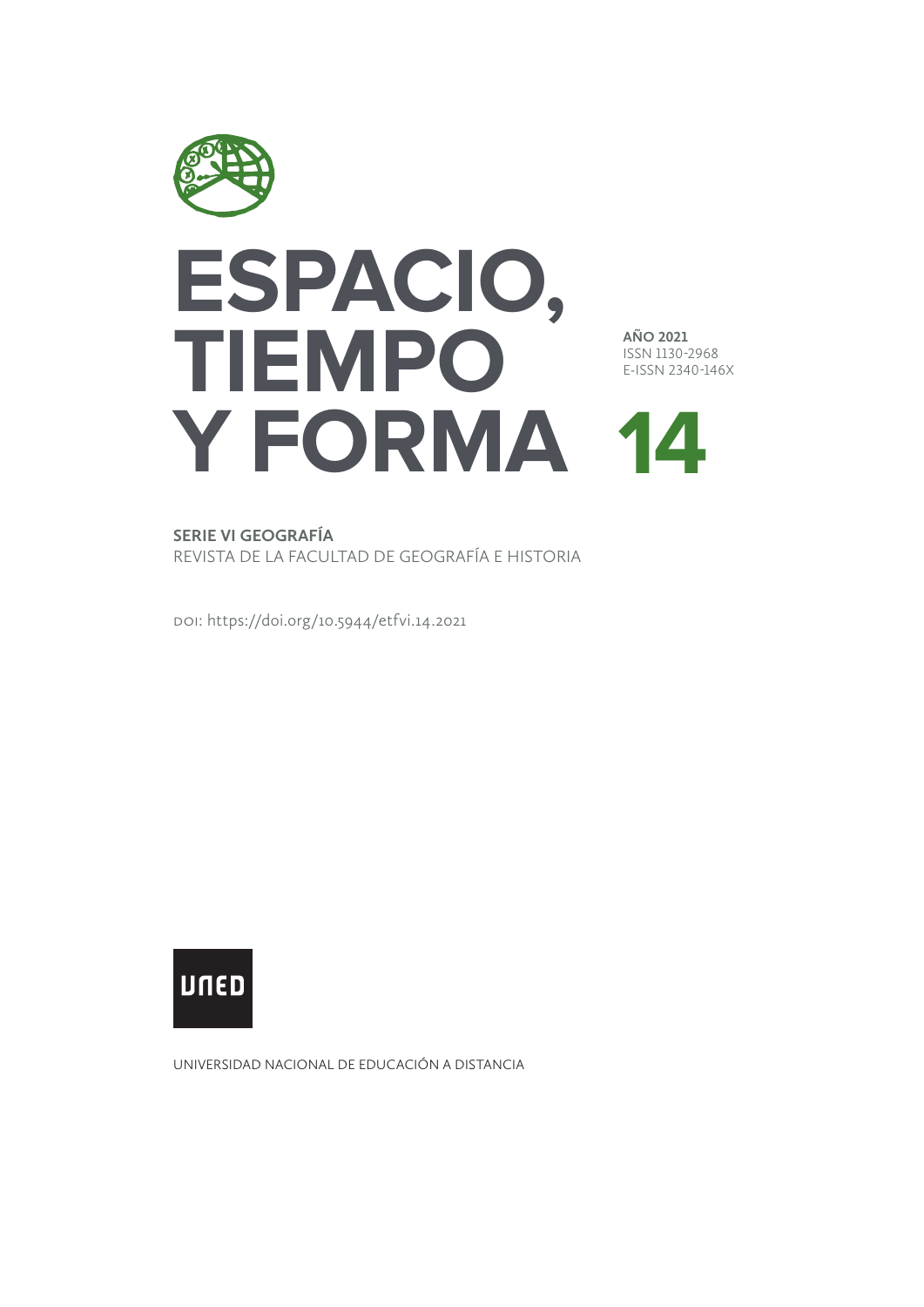La revista *Espacio, Tiempo y Forma* (siglas recomendadas: ETF), de la Facultad de Geografía e Historia de la UNED, que inició su publicación el año 1988, está organizada de la siguiente forma:

- SERIE I Prehistoria y Arqueología SERIE II — Historia Antigua
- SERIE III Historia Medieval
- SERIE IV Historia Moderna
- SERIE V Historia Contemporánea
- SERIE VI Geografía
- SERIE VII Historia del Arte

Excepcionalmente, algunos volúmenes del año 1988 atienden a la siguiente numeración:

N.º 1 — Historia Contemporánea N.º 2 — Historia del Arte N.º 3 — Geografía N.º 4 — Historia Moderna

ETF no se solidariza necesariamente con las opiniones expresadas por los autores.

Universidad Nacional de Educación a Distancia Madrid, 2020

SERIE VI · geografía N.º 14, 2021

ISSN 1130-2968 · e-issn 2340-146X

Depósito legal M-21.037-1988

URL ETF VI · geografía · *http://revistas.uned.es/index.php/ETFVI*

DISEÑO y composición Carmen Chincoa Gallardo · *<http://www.laurisilva.net/cch>*

Impreso en España · Printed in Spain



Esta obra está bajo una li[cencia Creative Commons](http://creativecommons.org/licenses/by-nc/4.0/)  [Reconocimiento-NoComercial 4.0 Internacional](http://creativecommons.org/licenses/by-nc/4.0/).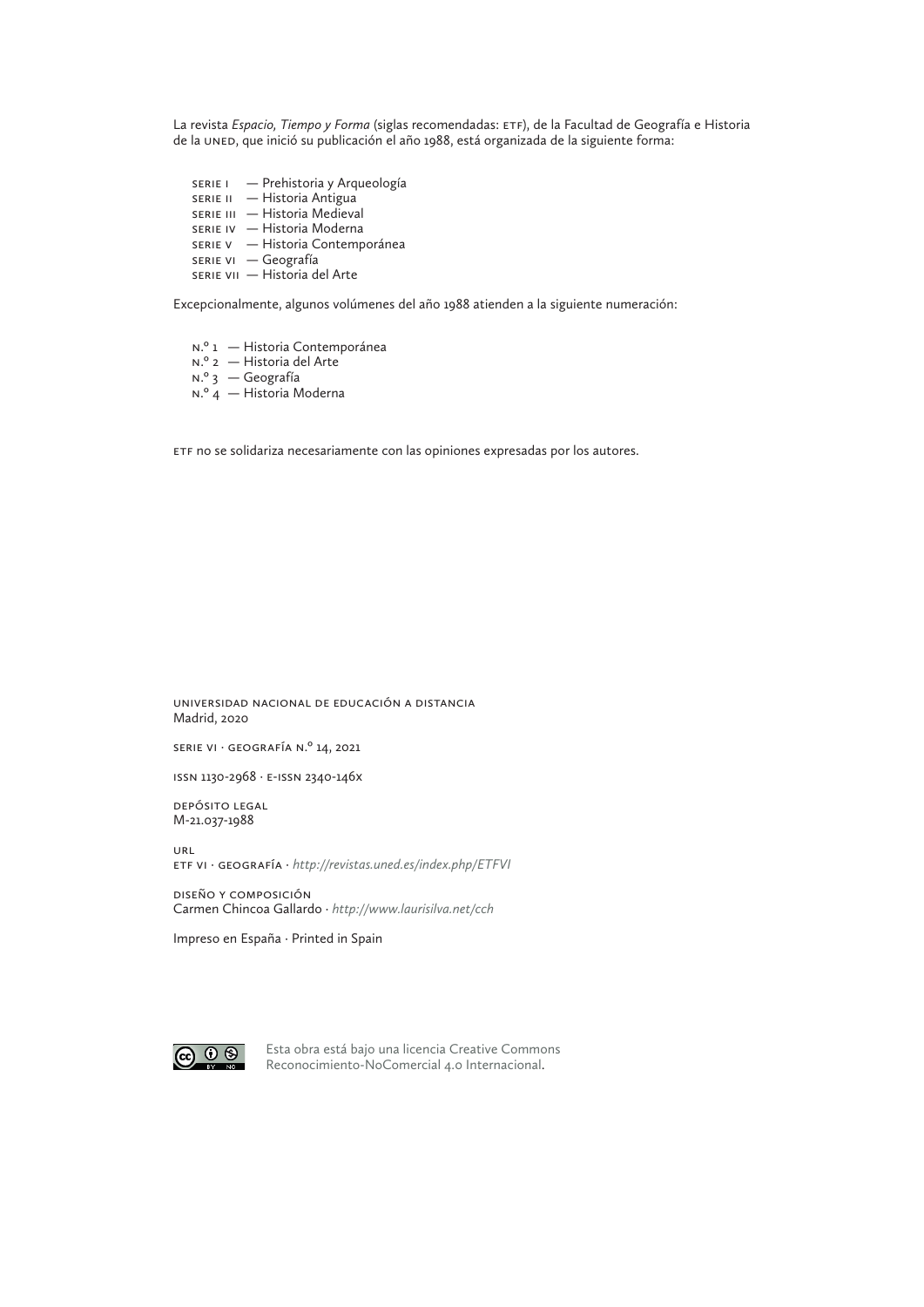**ARTÍCULOS · ARTICLES**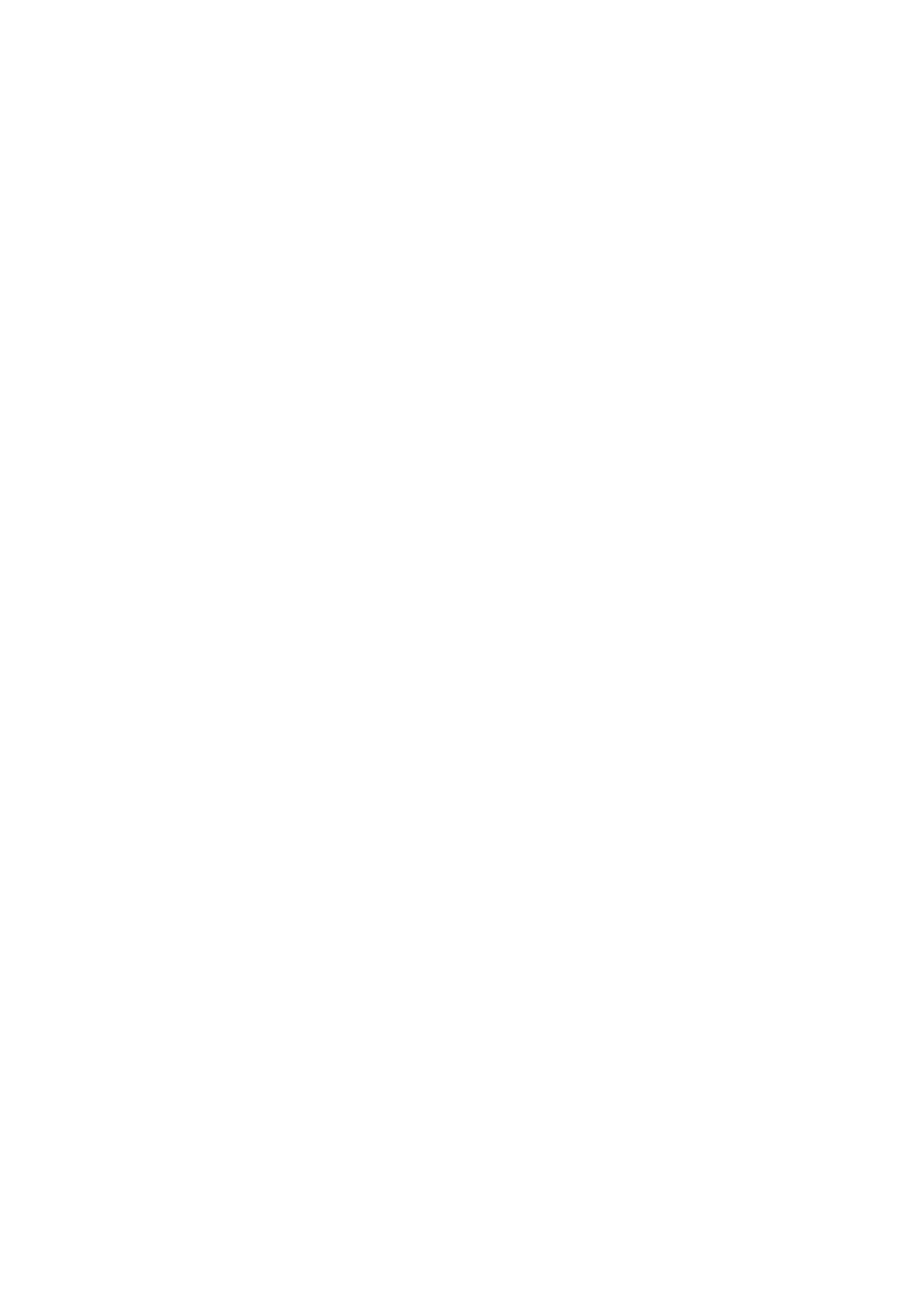### **THE TECHNOPOLITICS OF MAPPING DAR ES SALAAM: AN EXAMINATION OF THE TECHNOLOGICAL AND POLITICAL MOTIVATIONS OF THE HUMANITARIAN OPENSTREETMAP TEAM**

### **LA TECNOPOLÍTICA DE LA CARTOGRAFÍA DE DAR ES SALAAM: UN EXAMEN DE LAS MOTIVACIONES TECNOLÓGICAS Y POLÍTICAS DEL EQUIPO HUMANITARIO OPENSTREETMAP**

Doug Specht<sup>1</sup>

Recibido: 13/04/2021 · Aceptado: 07/07/2021 DOI:<https://doi.org/10.5944/etfvi.14.2021.30644>

### **Abstract**

Mapping has long formed a key part of development work, from recording household surveys, participatory mapping exercises, and PRA projects. Now though the sector is full of new actors- mapping and tech companies as well as NGOs- monitoring through drones and satellite images, alongside employing more traditional methods. Many of these new players were born from NGOs and companies who started as 'crisis mappers'. Short-term 'crisis mapping' projects have become a regular part of humanitarian response following a disaster. The short-term nature of such actions, and the need for stable employment/profits, has led to an increasing trend for the same organizations and companies to either remain on the ground producing maps or to move into new areas as part of a pre-emptive mapping practice, inserting themselves into the wider international development ecosystem. This research, centered on Tanzania, examines how HOTOSM has attempted to pivot towards working as a development organization that creates maps for prevention of crisis, but also wider socio-economic outputs. The research used interviews to explore the interplay between technology and micro/macro politics around the mapping of Dar es Salaam. Examining how HOTOSM its role, and how they position their map-making within the context of Dar es Salaam. Findings suggest that HOTOSM is still underdeveloped as an organization and lacks the maturity to create true participatory models of working.

<sup>1.</sup> University of Westminster, London, UK; *d.specht@westminster.ac.uk* ORCID: *https://orcid.org/0000-0001-6480-3732*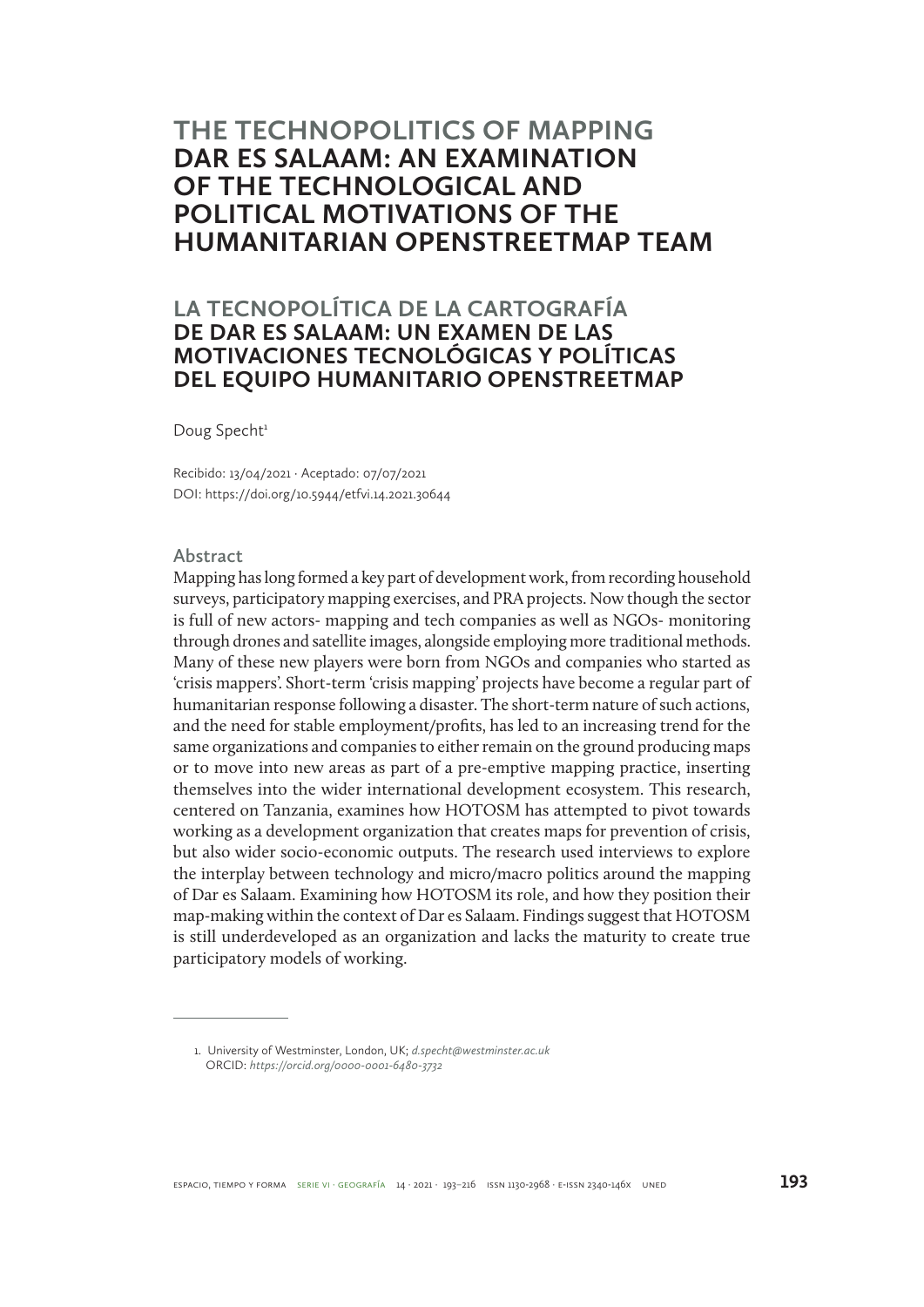### **Keywords**

Participatory mapping; international development; OpenStreetMap; Dar es Salaam.

### **Resumen**

La creación de mapas ha sido durante mucho tiempo una parte fundamental del trabajo de desarrollo, desde el registro de encuestas de los hogares, los ejercicios de cartografía participativa hasta proyectos de Valoración Rural Participativa (VRP). Ahora el sector está lleno de nuevos actores – empresas de cartografía y tecnología. así como Organizaciones No Gubernamentales, que realizan el seguimiento mediante drones e imágenes de satélite, junto con el empleo de métodos más tradicionales. Muchos de estos nuevos actores nacieron de ONGs y compañías que se iniciaron como 'cartógrafos de crisis'. Los proyectos de 'cartografía de crisis' a corto plazo se han convertido en una parte habitual de la respuesta humanitaria tras una catástrofe. La naturaleza a corto plazo de estas acciones, y la necesidad de obtener un empleo o beneficios estables, ha llevado a una tendencia creciente para que las mismas organizaciones y empresas permanezcan sobre el terreno elaborando mapas o se desplacen a otras zonas como parte de una práctica cartográfica preventiva, insertándose en el ecosistema más amplio del desarrollo internacional. Esta investigación, centrada en Tanzania, examina como HOTOSM ha intentado hacer un giro para trabajar como una organización de desarrollo que crea mapas para la prevención de crisis, pero también resultados socio-económicos más amplios. La investigación utilizó entrevistas para explorar la interacción entre la tecnología y la micro/macro política en torno a la cartografía de Dar es Salaam. Se examinó como HOTOSM desempeña su papel, y como se posiciona en la elaboración de mapas en el contexto de Dar es Salaam. Los hallazgos sugieren que HOTOSM sigue estando poco desarrollada como organización y carece de la madurez necesaria para crear verdaderos modelos de trabajo participativos.

**Palabras claves**

Mapeo participativo; desarrollo internacional; OpenStreetMap; Dar es Salaam.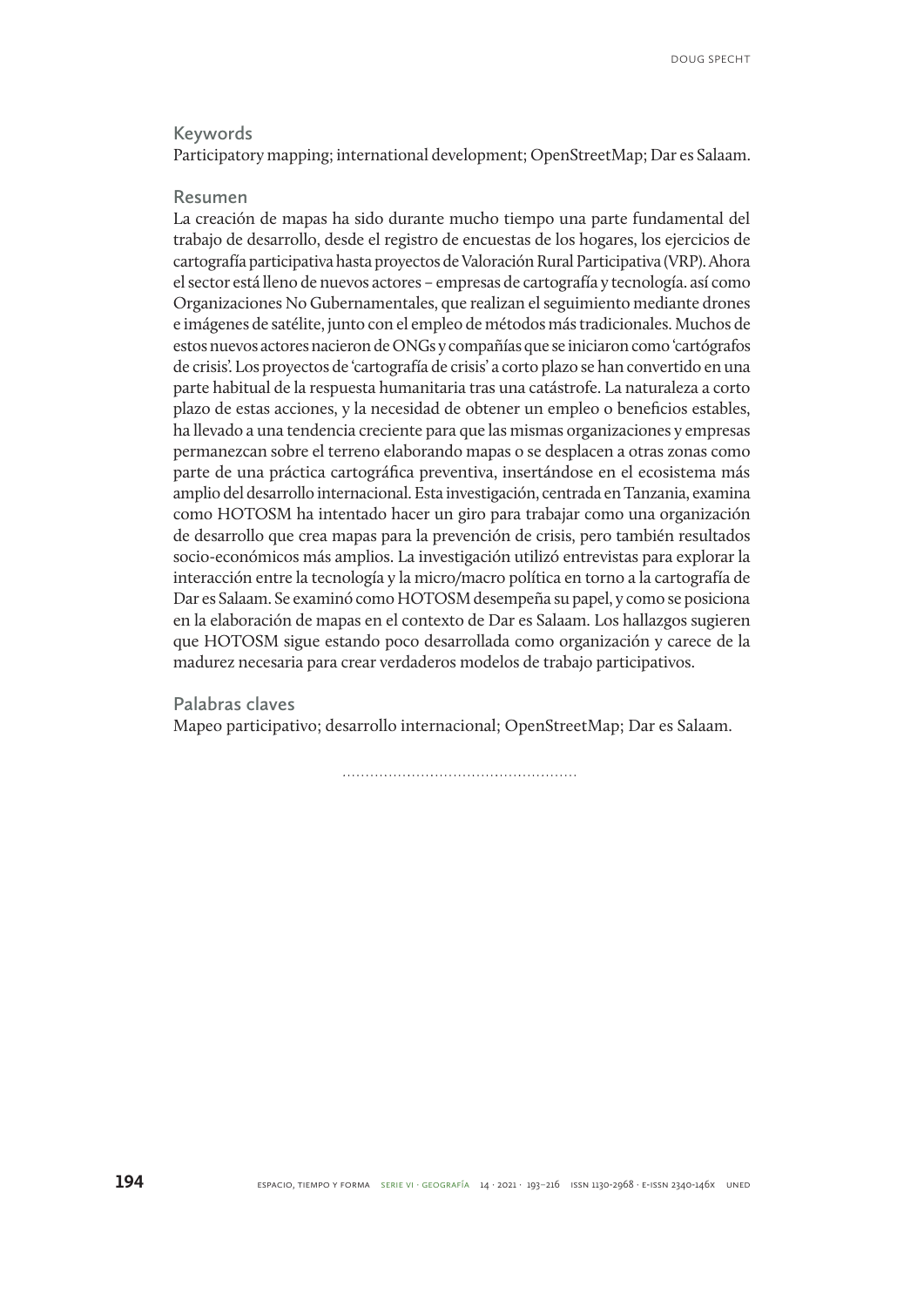### **1. INTRODUCTION**

The last ten years have seen massive growth in digital humanitarianism. Following the earthquake in Haiti in 2010, more and more NGOs, companies, and projects have sought to use digital tools to aid in both humanitarian efforts and longer-term development work (Hunt and Specht, 2019). The sector has increasingly sought digital-technocratic solutions for everything from monitoring health (Mesmar et al., 2016), distributing aid (Crooks and Wise, 2013), providing water sanitation (Gopal et al., 2009), or protecting forests (Lee, 2003). While these projects have demonstrated that the internet, digital tools, and data can indeed be harnessed to challenge entrenched economic, cultural and political interests, it remains that it is not a utopian space that allows us to automatically transcend most of the real and place-based constraints that we face (Graham, 2013). Few would argue that uneven development disappears as a result of new technologies and there are real dangers that new and old digital divides will not only trace but also further deepen existing social divides (Adams and Jansson, 2012; Kleine et al., 2014).

One such organization to join the growing number of NGOs and private companies looking to harness geographic data for development and humanitarian purposes is the Humanitarian OpenStreetMap Team. The Humanitarian OpenStreetMap Team, affectionately known as HOT, was one of the organizations that emerged during the rise of digital humanitarianism that followed the 2010 Haiti Earthquake. Building on the OpenStreetMap infrastructure, HOT began to develop a platform that allowed for the quick mobilization of volunteers to map areas of the world that we're facing crisis. They saw deployment in numerous natural disasters, including following Typhoon Haiyan in 2013 and the Nepal earthquake in 2015. The organization continued to grow, and so too did its mission. No longer was HOT just interested in moments of crisis, they began to move towards more long-term development and crisis prevention tasks – work that they see as being fulfilled through ensuring places and people are well mapped. The organization is now engaged in 1,033 mapping projects around the world and engages tens of thousands of remote mappers (HOT, 2018). This growing remint of work now centers around the assertion that all people should be mapped on a global scale by HOT, not just in times of acute emergency (Radford, 2019).

This paper seeks to examine, through the use of qualitative interviews and document analysis, how HOT operates in Dar es Salaam, Tanzania. This paper explores how HOT is envisioned both inside and outside the organization and looks at the way in which data is collected, used, and discussed by members of the HOT team in relation to their work in Tanzania. The aim here is to ascertain the extent to which HOT might have developed a true participatory model in Dar es Salaam (HOT, 2018) that avoids the theoretical pitfalls of such data and cartographic-driven work.

Dar es Salaam is one of the fastest-growing cities in Africa, with an annual population growth of 5.7%. Urbanization is largely unplanned, and 70% of city residents live in informal settlements. The pace of this growth has already stretched the limited capacities of the city to accommodate the needs of its population, or to keep statistics and data that might inform further growth patterns. And despite being early adopters of a National Spatial Data Infrastructure (NSDI), which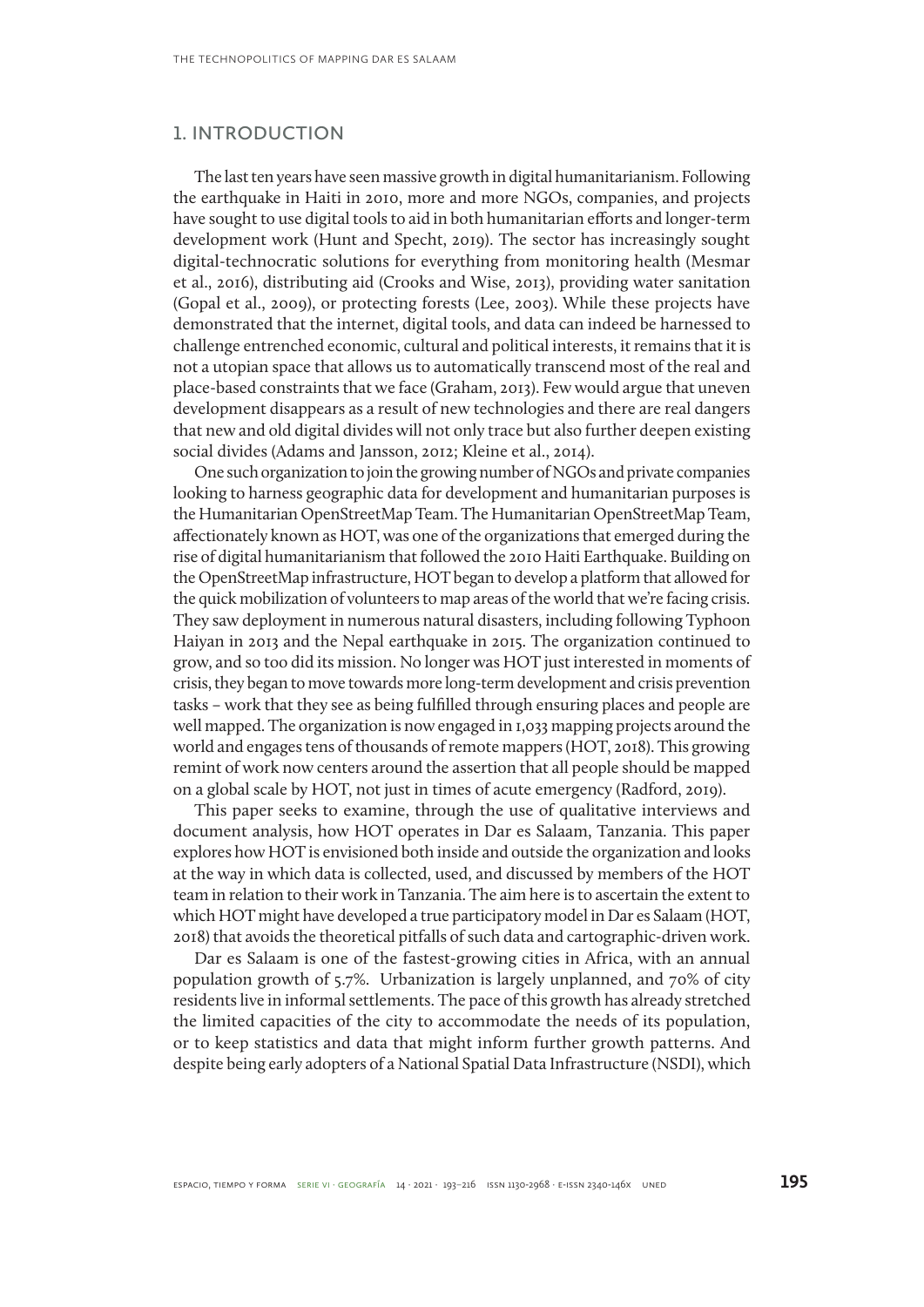Doug Specht

organizations such as UNGGIM point to as being key for development, the city, and wider Tanzania has not to date been able to fully implement spatial data in their planning. The information that is available is scattered across many agencies, some of whom are reluctant to share data. Geospatial data for the city is presently managed by a) PMO-RALG, the Prime Minister's Office – Regional Administration and Local Government, b) Ministry of Lands – Mapping and Survey Division, c) National Bureau of Statistics, d). and other government departments, such as the PMO – Disaster Management, which manages flooding data.

The digital development work undertaken in Dar es Salaam by HOT manifests in drawing together some of this data and knowledge, along with a more extensive process of participatory mapping practices involving on the ground collection of data and remote mapping through projects such as MissingMaps. This data is used for mapping the city in every more detail using the OpenStreetMap platform, with the aim of ensuring that everyone in the city is mapped (Radford, 2019), and at the same time to produce a rational and scientific space that can be administered by the State for its development. While the majority of HOTs mapping still happens remotely, in Dar es Salaam they also use on the ground staff and volunteers for more specific community projects. HOT now contributes vast amounts of open – freely usable – data, to both the Tanzanian government and the wider humanitarian community via the Humanitarian Data Exchange (HDX). Given how data is increasingly relied upon for decision making around the world, and that lagging behind has potentially huge negative effects (Kennedy et al., 2016) it might be argued that HOT is already fulfilling the role of bringing justice and self-determination to the population of Tanzania (Digital Globe, 2019; Sletto, 2009). However, caution must be taken, and the fast-paced digitalization of the humanitarian/development sector and the changing focus of HOTs work could leave spaces into which longstanding issues around datafication, representation, and mapping can flow.

### **2. THEORETICAL BACKGROUND**

While the geospatial community has a unique opportunity to contribute to the development and humanitarian issues (Rekha, 2016) there are also concerns about the limits of such projects. There are questions around the social and cultural implications of technology transfers, for example, potential uneven gender relations, or unequal power structures (Parker, 2006; Sletto, 2009). These new modes of data production and digital labor also play a role in the increasing capitalization of the humanitarian sector, with questions around profits, exploitation, and philanthropy all coming to the fore (Burns, 2019). The quality of data produced by masses of volunteers might also be challenged. Although work by Haklay (2008) has noted that OpenStreetMap is very accurate, there remain questions as to whose knowledge is being mapped. There are also concerns that literature on participatory mapping redraws the binaries that define the *raison d'être* of development – local and global, developed and underdeveloped (Sletto, 2009).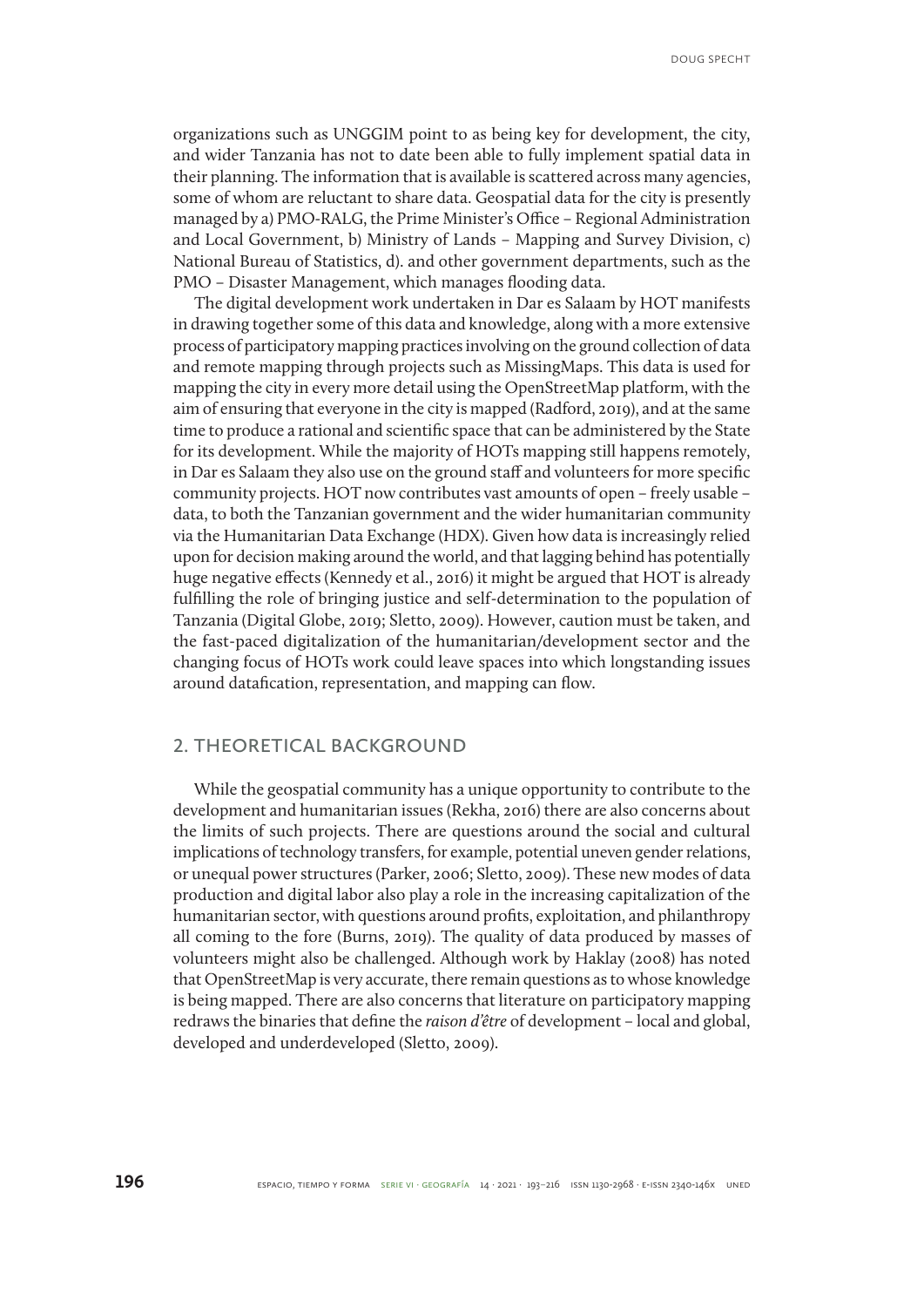Sociocultural map scholars have worked hard to expose the inadequate and distorted conception of maps (Edney, 2019). Since the first mappings of the world by cartographers, the same issues have abounded, how to gain access to the right information, how to capture accurately and then convey that information in a way that effectively communicates what that information means so that it might be understood (Edney, 2019). As more and more technology becomes available for the collection and processing of information or knowledge, this can have a profound effect on the information itself and what knowledge is included, and seen as legitimate (Elwood and Leszcyniski, 2013). Coloniality is still the most dominant form for ordering the world, while no longer an explicit political order, the exploitation, domination, and subjugation of people remains (Quijanao, 2007). Maps have long been seen as a tool of the colonial project, tools of the affluent and the powerful, and much has been written about how they have been used in this way (See Specht and Feigenbaum, 2019; Harley, 1988). Relying on user-generated content or volunteered geographic information does not automatically alter these uneven colonial geographies (Graham, 2017), indeed the collection of such information and materials may exacerbate the situation. Anthropologists once seized upon the archival nature of mechanized media, cataloguing and organizing the *other*  through new data. These processes became an important part of the territorializing of the *other* (Collier, 2016). Even as neogeography and counter-mapping practices became more mainstreaming the last ten years, the issues of power, inequality, and representation have not gone away (Wainwright and Bryan, 2009). Some might argue that the highly technical nature of mapping, which now so often requires a smartphone or high-end computer, also plays into the requirement for Africa to be a source of technology (minerals, etc.) not the beneficiary of their development (Collier, 2016). Indeed, the process of mapping is a process of codifying knowledge into 'objective', 'scientific' categories that fit within the ideal of Cartography (Quijano, 2007; Edney, 2019).

Despite these concerns, the role of digital mapping and data collection in international development persists and has even grown with the number of privately-owned sensors, not only harnessing Global Positioning Systems (GPS) but also sound-level, light, and accelerometer sensors. Aggregating data from these diverse and plentiful sensors enable new forms of monitoring societal and development phenomena at an unprecedented scale and is seen by many as key to unlocking the development puzzle (Buckingham Shum *et al*., 2012). The kind of data collected in this way may seem universal, but in the real world, it is always integrated with supplementary assumptions that render it culture-bound and parochial. This growth in geographic information, while lauded by many as being the answer to development issues, must be placed within the context of the subjectivity of mapping. Mapping is an act of power that creates space. Maps are an interpretation of space that bears the imprint of the world in which it is made. In the words of historian Brain Harley, cartography 'belongs to the terrain of the social world in which it is produced'. In short, 'cartographers manufacture power' (*Cited in* Potts, 2015: 19). furthermore, a map represents territory according to the knowledge and worldview of its culture and its period. This means that a map may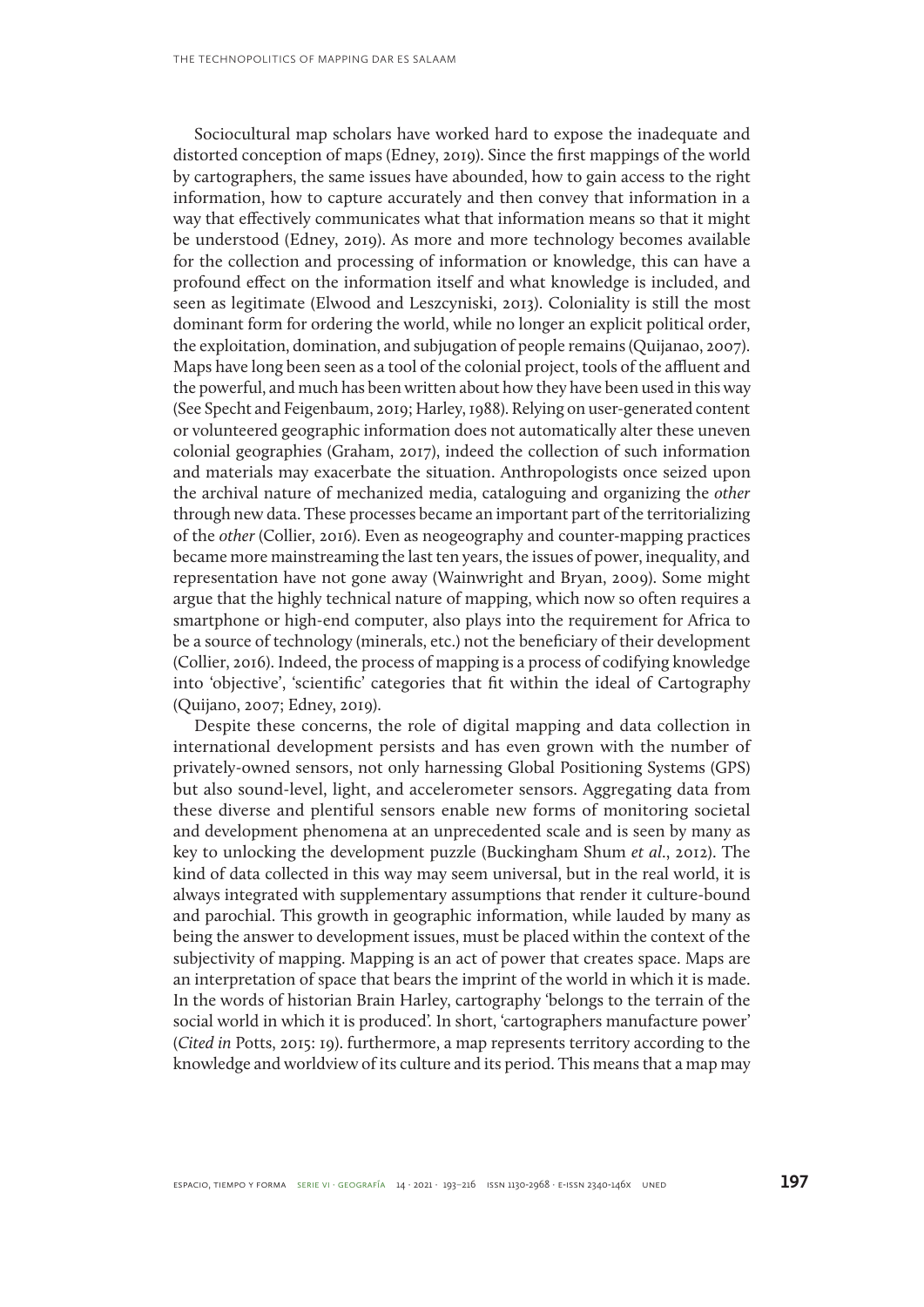be a mathematical rendering of space – but it can't help also being a viewpoint of the world (*ibid*.).

In moving from being a reactionary project that responded to an acute crisis, HOT has now tied its work to the wider development agenda. In doing so the organization must now contend more than ever with the social implications of technology, including issues of privacy and the digital divide. This paper will now examine the extent to which HOT has become entangled within, or avoided, these issues as they work in Dar es Salaam.

### **3. METHODOLOGY**

This research is based on a series of interviews with staff, management, and donors to HOT. The interviews were conducted in Dar es Salaam over the course of a few weeks, allowing for a snapshot in time to be seen. Interviews of a semistructured nature were conducted with management-level staff at HOT, with the option of anonymity to allow for more free-flowing discussion (names are removed in this paper). Ten such interviews were conducted, capturing the full senior staffing at both in-country and international level. Despite this, it was expected, following the work of Moore et al*.* (2016) that the HOT management staff would provide little talk of failure, lost data, or power dynamics. To counter this potentially onesided narrative, interviews (n=9) were also conducted with the community mappers themselves. These persons were identified through a snowballing technique starting with contacts formed through the HOT Management team but seeking to reach beyond these points of contact to other community mappers. These nine individuals were identified as key persons, but while representing the majority of the paid (and for the most part permanent) local staff, were only a proportion of those who work on HOT projects in Dar es Salaam. These interviews, also semi-structured in nature, were designed to examine if the mapping supervisors felt that they were as involved in the participatory projects as promised or indeed if they felt the projects were meeting their aims. To complete the cycle of information and understand how information is presented to different groups, interviews were also conducted with other stakeholders and donors  $(n=3)$ . These interviews, which took place with staff from the World Bank and IREX, both major donors to HOTs work in Dar es Salaam. All interviewees were asked to describe their connection to, or role within HOT, how they envisage the work of HOT within Dar es Salaam, and their view of the wider organisation. Questions were also asked about the community, sense of belonging, processes of data collection and cleaning, and finally what each interviewee saw as the key outputs of HOTs work in the city.

The data from these interviews were transcribed and coded around 35 themes, which themselves were compiled by collating and merging some of the 100 plus codes that were created in the first round. The codes were used to draw together network diagrams in Atlas.ti. These diagrams developed following the methods of Popping and Roberts (1997) show where ideas are linked, how different codes, or ideas stated by staff and documentation, influence and inform each other. This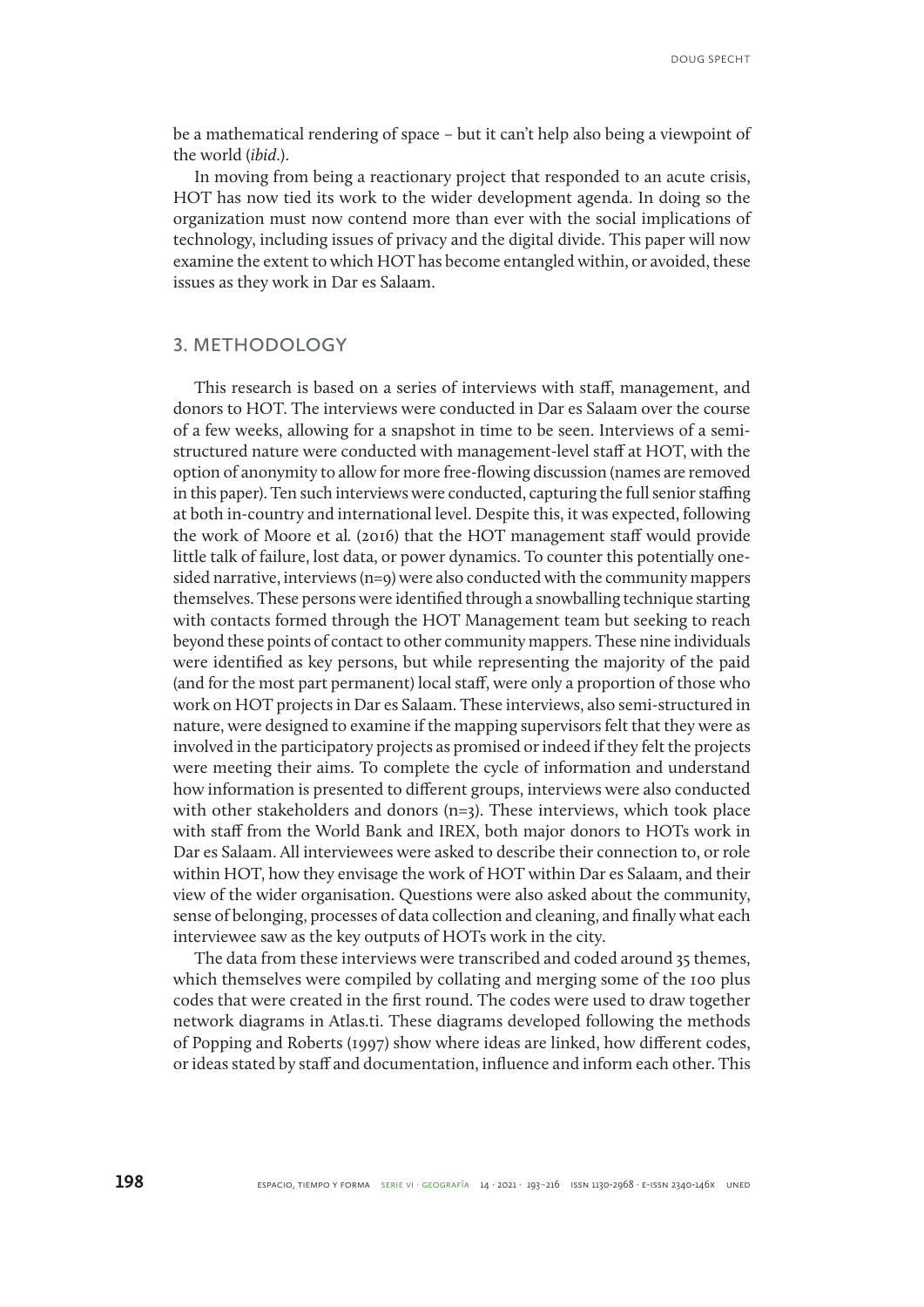enabled the examination of discussions around the three key aspects of interest to this paper, the vision for HOT, the process of collecting, and the process of preparing data.

### **4. RESULTS**

Analysis elsewhere (see Fonte et al., 2017; Brovelli et al., 2019) shows that HOT has made a huge impact on the mapping of Dar es Salaam. Much of the city is indeed now 'on the map', and it is clear they have produced a range of high-quality maps, that demonstrate the upskilling of the community mappers and the GIS staff in Dar es Salaam. These maps are also clearly of use for showing community concerns and exploring the issues around flooding and disaster management. For all of this HOT should indeed be commended. However, the practice of creating, as well as using, maps is a critical site for understanding power relations around knowledge, and how these are contested (Bryan, 2011). To examine whether HOT has avoided the pitfalls of such work in Tanzania as discussed in the theoretical framework, analysis was undertaken around (1) the vision for, and view of HOT, (2) Uses of Data, and (3) Data Processes.

The first areas of analysis are the *vision for HOT* – what interviewees claim the Humanitarian OpenStreetMap Team is aiming to achieve in Dar es Salaam – and the *view of HOT*, what those interviewed feels about what HOT is and how well it performs – views which often encapsulated the wider organization. It is worth noting that during the interviews there was a sense that each person had a different idea about what HOT is, and what they should be doing in Tanzania. HOT was described as a 'development organization', a 'humanitarian organization', a 'tech company', a 'mapping company', an 'off-shoot of OSM', a 'social enterprise' as a 'business', among other descriptions. These mired different ways of expressing the work of HOT was a concern to some, but others saw it as a strength.

In the networking of ideas about the *vision for HOT*, from the 35 codes available, when talking about what HOT should be aiming to achieve in Dar es Salaam the majority of discussion revolved around funding and donors. While *uses of data*  also featured as a code for this analysis, looking more deeply into the quotes it is possible to see that comments related to the vision for HOT and uses of data are also strongly associated with donors, clients outside of Dar es Salaam and funding. When asked about the use of data the Tanzanian respondents frequently suggested the data was for other organizations or government bodies, rather than for = the community themselves. «If the government needs a certain data, you can give them [sic.]» noted Mapping Supervisor 1 (MS1). In-country Project Manager 1 (C-PM1) suggested similar when asked about whom they were making the maps for; «It depends on the project,» but when pressed for more stated; «for example, what we're doing right now there's another partner called Deltares who were doing some planning and interventions to flood areas. they're the ones who say what kind of data they need».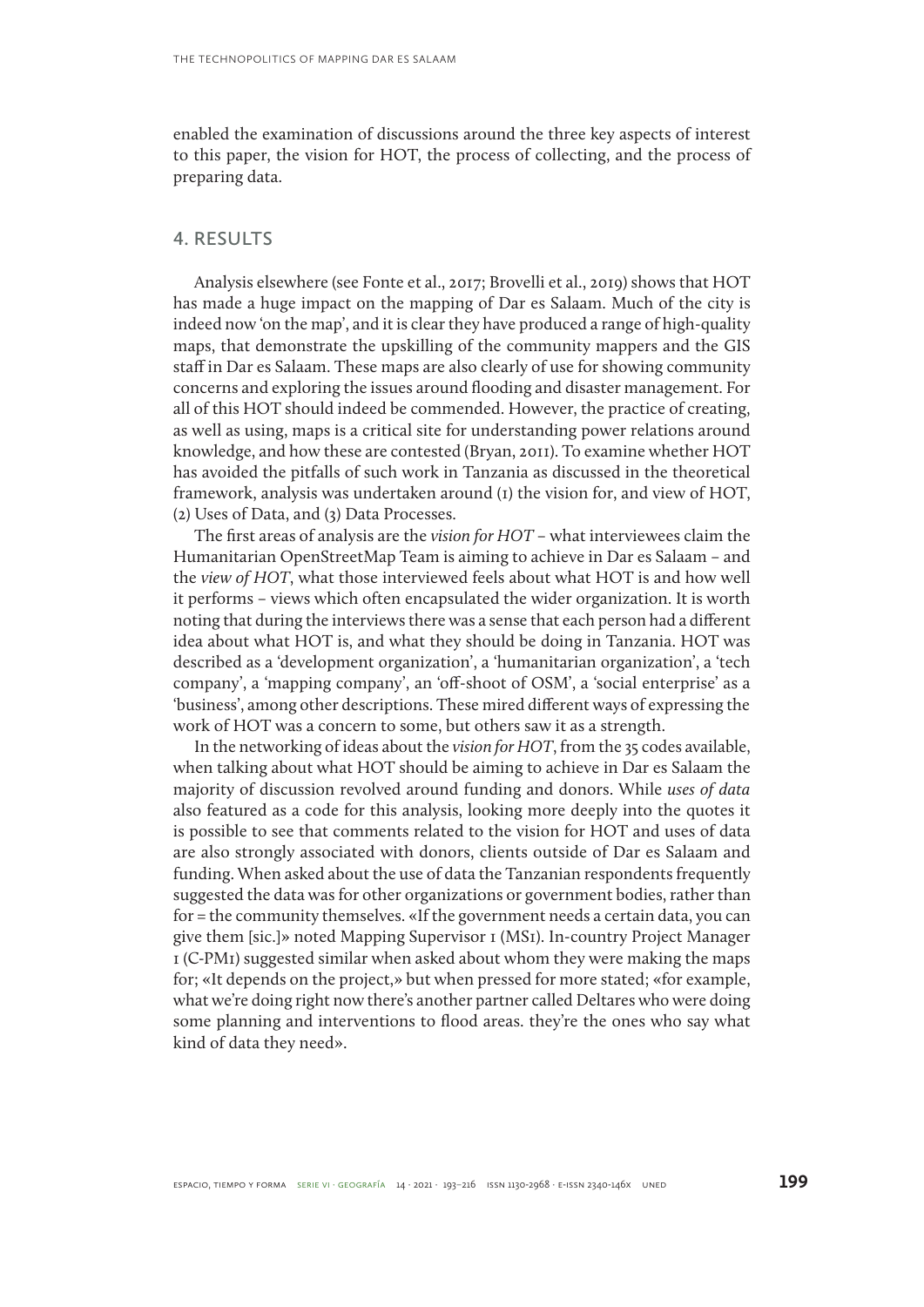

Figure 1a: Vision for HOT - Developed from coding interviews and documents in Atlas.ti

A former employee of HOT, who had worked in Dar es Salaam, also noted that there were some concerns within the local staffing that the way collected data was to be used wasn't always explained; «All that they could tell them was, 'we are collecting it for this reason, and the World Bank intends to use it for this resilience planning and finding better ways to stop your house being flooded» (interview). It follows then, that when the 'uses of data' for the local community were presented in interviews much of this was spoken about in relation to donors, even where the data was intended for use at a very local level in Dar es Salaam

There was though some disconnect between how the donors were expecting data to be used, and how it was actually used. A consultant to the World Bank (WB, interview) noted that two years after HOT first made maps of a Ward in Dar es Salaam, these were still on the wall of the ward leaders office; «the people were using the maps but using the maps in a way that was completely unexpected so it was really that they were saying for example somebodies going to move into the area, they see that the - the house or the plot already has a road so they're like, 'Oh okay you know I can come here because there's already a road'».

The *vision for HOT* in Dar es Salaam appears through figure 1a as being influenced by the donors and external recipients of their data. Staff had reservations about this idea, for example, a senior member of staff from the global management team (I-SM1, interview) challenged the prevailing literature (Radil and Jiao, 2016; Parker, 2006; Mosse, 2001; Mohan, 2002) on the influence of donors, while also highlighting the complex relationship and power dynamics;

I would say that I want to see the literature because I would question it. After all, truly it's about alignment. We have a giant multinational law firm that's invested in our work because, I think, the pessimistic view would be they want to put a pretty face on something or working with other kinds of large organizations that may have a negative wrap around data security and things like that. But then there are areas where there's a lot of potential for a collaboration where our purposes align. […] Foundations have a mission just as large corporations do and visions and things like that and they see your work when they give you a grant as fulfilling their mission. This is why they want all the irritating reports back and things like that and the thing that arguably takes away some of your time and there's a big kind of pushback. Also, I think one of the major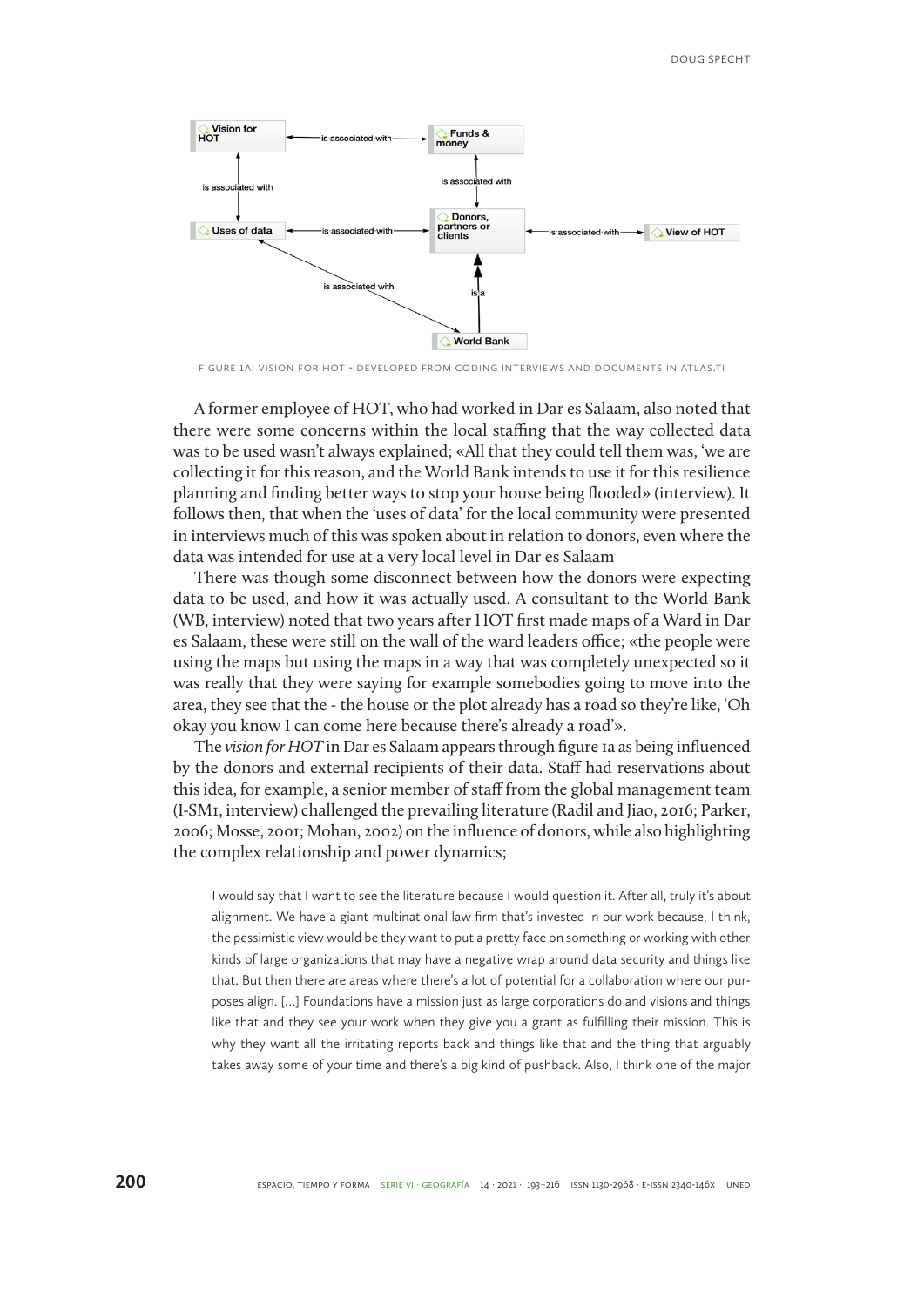kind of focuses now is on assessing how good is the donor? We're like, «Okay. Money is great in grand but are you making us do more for that? And are you lessening our ability to do our work by giving us that money?

To examine HOT's literature and reports suggest a different story, one in which the data is directly for the use of the community, and donors are rarely mentioned. «The HOT Tanzania team are collecting health data in Dar es Salaam and Mbeya region to improve public health services» (HOT, 2020). «Through these projects HOT aims to use OpenStreetMap to create sophisticated and highly- accurate maps of Dar es Salaam to support the local community» (I-MM, interview).



Figure 1b: View of HOT - Developed from coding interviews and documents in Atlas.ti

There are stark differences when looking at the *view of HOT*, a concept which was more encompassing of the whole organisation than other codings. While both are associated with donors and clients, the *view of HOT* (figure 1b) is more aligned with challenges, data collection, and staffing than with donors. This would imply that the *view of HOT* (present) is more closely connected to the original aims and objectives of the work in Dar es Salaam and HOTs wider missing to ensure everyone is mapped (Radford, 2019). While the *vision for HOT* (potential) is being driven by outside influences. This is seen in the very central position of challenges, sitting between the *view of HOT* and their Donors. Here the question of what HOT is and where they should be heading in Dar es Salaam was more fraught. One senior member of in-country staff (C-SM2, interview) was very clear about how they saw things,

There's a faction of people who resist becoming a sort of official corporate entity. It is an incorporated company, [inaudible 00:38:51] it's a charitable Corporation in the United States. Some people see that as selling out the principles of community activism and organization, accepting money and resources from the American government. Nobody, least of all me, fools ourselves that the American government gives money away for purely altruistic reasons and some people feel that accepting the penny from the United States government means that you are purely an instrument of the United States soft power and certainly HOT gets a lot of money and support from the US government.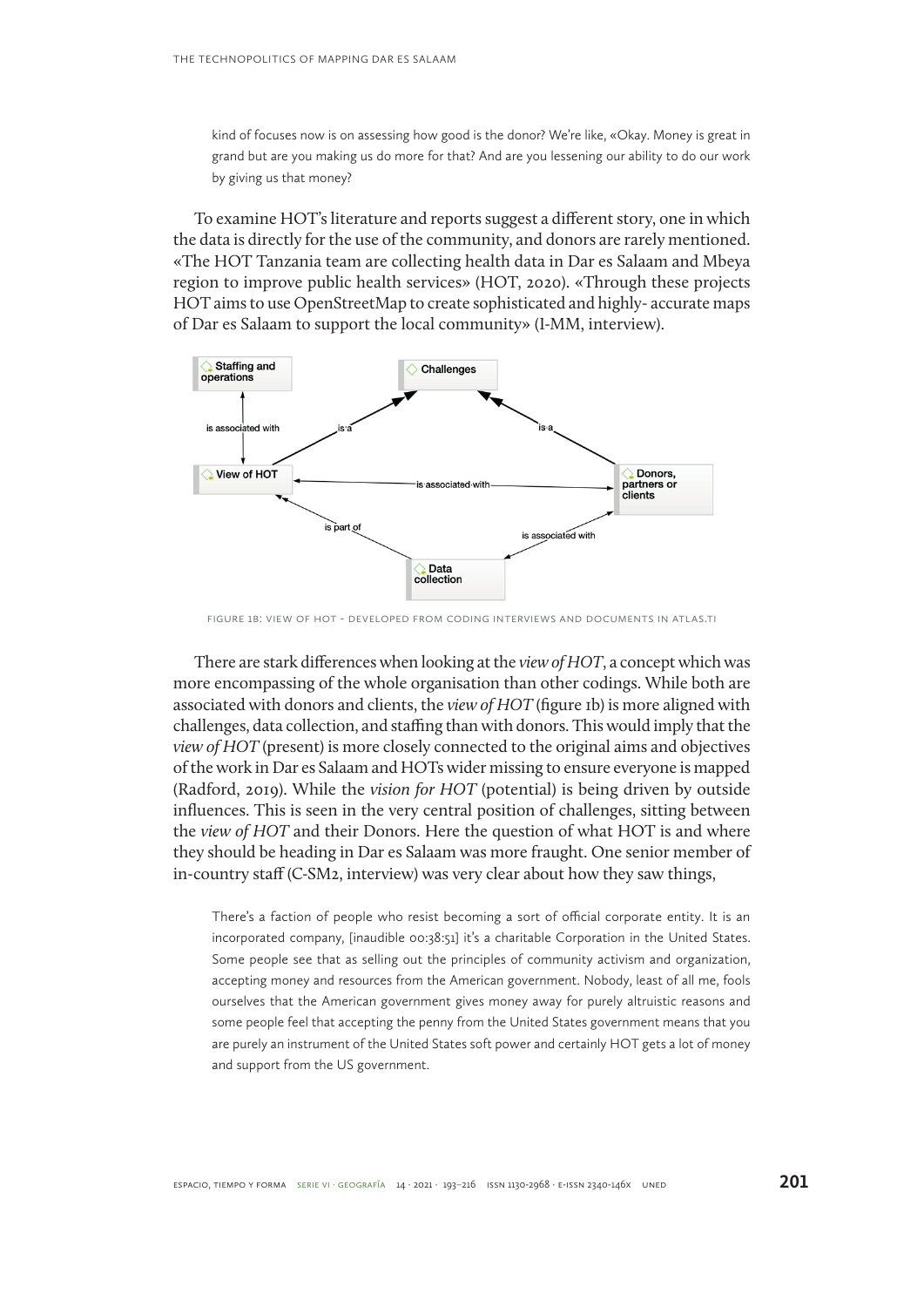These sentiments seem to be at odds with those of the SM1 mentioned above. The different directions that HOT is being pulled is also highlighted by I-SM3 (interview), «I think it's a bit of a continuum between organization and community. So, a lot of people talk about that in one breath like HOT is one thing. Like personally that doesn't make sense to me». C-PM3 sees HOT as more of an «activating agency, that their whole premise is around humanitarian data» (interview). What is perhaps of note here is the lack of Tanzanian voices within the *vision for HOT*. Despite all interviewees being asked a very similar set of questions, nothing from the Tanzanian staff was coded as being about the *vision for HOT*. This suggests that they did not feel part of that conversation to an extent that they either did not see themselves as contributing to the future vision of the organization as a whole, or at a local level.

There is then a somewhat unclear view as to what HOT is, and should be, doing in Dar es Salaam. To explain this further *the use of data* by HOT was placed at the center of the analysis. Figure 2 – which shows how interviewees discussed the *uses of data* by HOT in Dar es Salaam – demonstrates the imbalance between associations of *uses for data* and the *local community* compared with the vast range of other uses of data. Uses of data were mentioned considerably less in relation to the local community than relation in discussions about outside users (NGOs and other organizations, Donors, patterned of clients, World Bank) or the *vision for HOT* itself. This then implies that HOT is more focused on the uses of data that feed either into their vision or that feed into the vision of the donors and other NGOs, as opposed to the needs or desires of the local community. This is not to suggest that this is a conscious aim or that there is a desire of HOT to mislead the local community, but rather a suggestion that HOT as a global entity has been unable to avoid the kind of biases and entanglements created by working with donors on an international scale while trying to conduct locally led projects. Leading to a misalignment between HOTs local and global ambitions.



Figure 2: Uses of Data - Developed from coding interviews and documents in Atlas.ti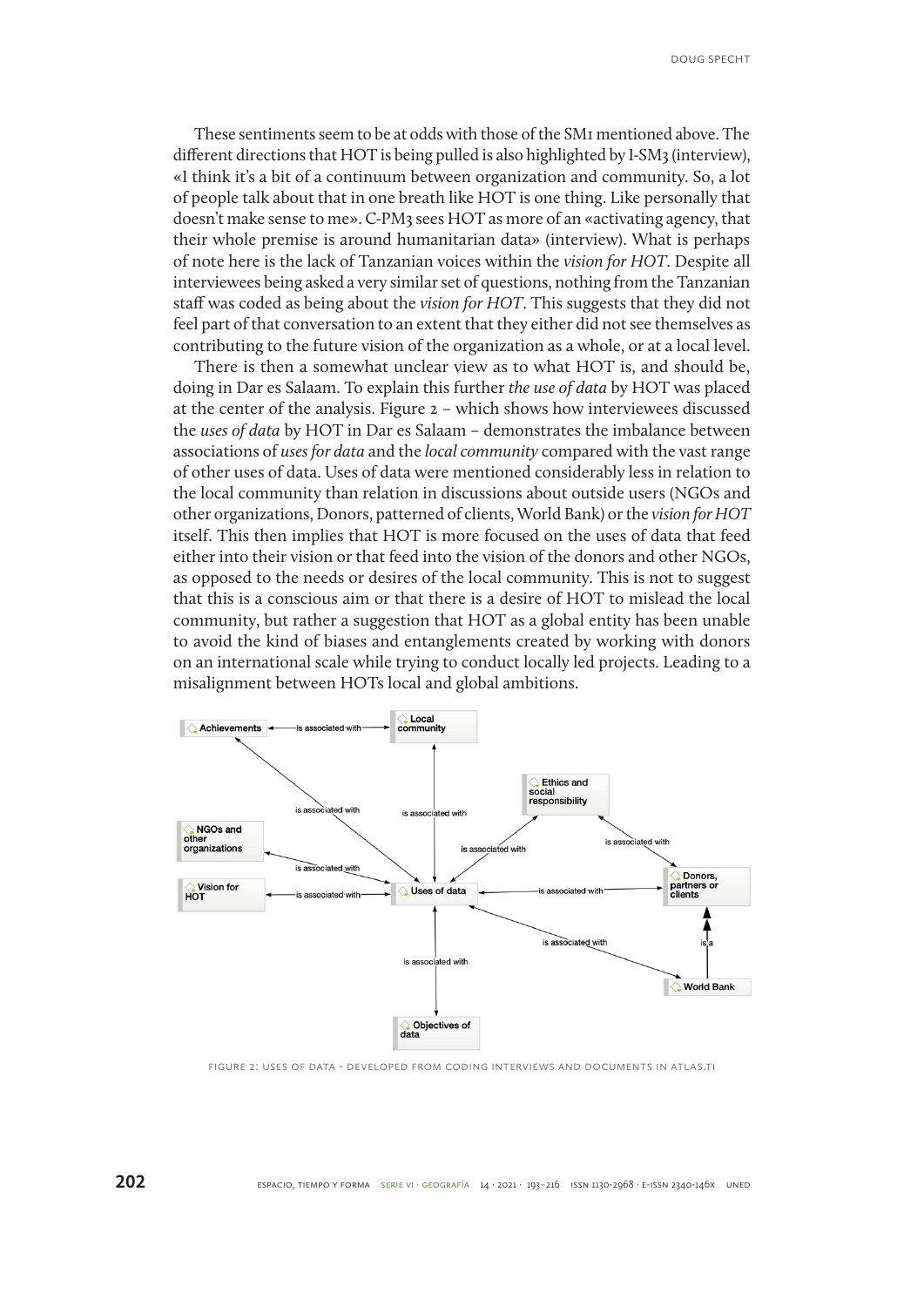These tensions were highlighted by C-MS1 (interview) who notes that people are told in the field that «we are going to collect this data and this data will be used.» Local communities have then been frustrated by the lack of action following the mapping of drainage systems, resulting in community mappers having to tell people «Okay, we are not the ones that are going to construct for you. Stop expecting us to go and construct it next week». The mapping implies the data will be used to fix drainage – a *local community* use of the data, but in reality, the data is used to inform the government who then choose how to allocate their budget, an external (non-community) use of the data. While the outcome might be better drainage and reduced flooding risk (which has been the case) the processing and ownership of data is poorly communicated. This is an issue also found by Mapping Supervisor 2 (C-MS2, interview), «In rural areas […] it's usual for many people don't understand what we're doing. They expect that the actions, the little actions that are what they want [sic.]».

The question of *objectives of data* use was raised in all interviews and was framed around questions of cleaning data and looking at how the data moves from being collected by individuals, passed to mapping supervisors, through data collection tools, then cleaned and passed to digitizers who then create map. However, while Dar es Salaam based mapping supervisors reported a disconnect between maps collection and action, as noted above, more managerial level staff denied there could be any data loss or misinterpretation in the flow. One project manager, C-PM2, sums these sentiments thus; «this data belongs to the community and it reflects the collective nature of what communities are saying about the challenges that they face», they go on to explain that issues in the data might be from the community level, «however, you have to keep in mind that just because a community says something we cannot just take it for plain or fact. It gives us a starting point to go into that community and investigate what that problem may be».



Figure 3: Data Processing – Developed from coding interviews and documents in Atlas.ti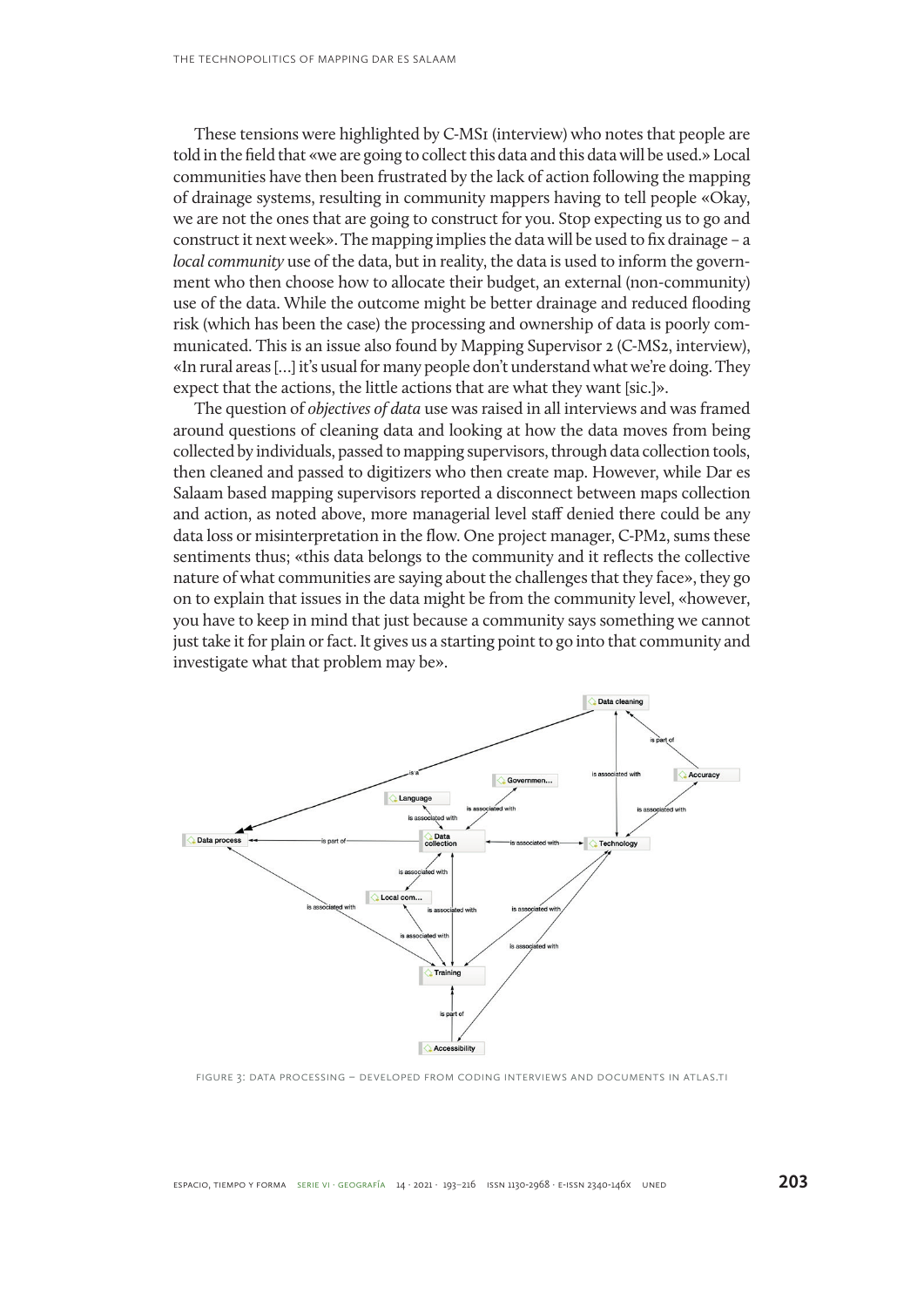Doug Specht

There are then some contentions about who the data is for and what happens to the data once it is collected. These tensions appear to exist not only between the community and the local HOT team, but also between members of HOT themselves, especially local to global. These contentions are drawn out in figure 3 which shows how this topic has been discussed.

Here we see some previously discussed themes and some new ones that relate more closely to data processing. *Donors*, *NGO*s, other outside influences are not directly linked to the *data processing*. Nor though is the *local community* or *government*. There are of course links between the *data collection* and the *process*, as there is with the discussion of *cleaning*. *Training* is also heavily associated with *data processing* – understandable given the levels of knowledge required to undertake this work. Looking more closely at how *cleaning* and *processing* were discussed it became clear that there are numerous moments at which inaccuracies or bias could creep into the data collected and sorted by HOT. In the *data collection* process, C-PM1 (interview) notes that following the door to do the collection of data, «we came back and filled all that data we had collected since the community is the ones who were collecting sometimes, they might make mistakes because they are in the survey, there are places that we have to type, not selecting. So, we have to sit and clean all data that we have collected so far and produce maps». While this mostly involves the correcting of spellings there is a risk of additional ideological changes being made at this stage. A digitizer of incoming data and GIS expert (C-GIS1, interview) suggests that even following this process not all the data is immediately usable, «some data can be maybe like a technical problem, maybe someone filled the information which can lead to a block of something like that».

Discussing some of the missing or 'incorrect' data, in-country Senior Manager 3 (C-SM3, interview) suggests the issue is minimal, «I can talk of the 35,000 points we collected we only had like 50 points that never had location». C-PM2 though implies this is a rather bigger job than just adding a few location points;

The data cleaner is generally an intern or a student who kind of works a few hours a week, has an office pay rate, and so is doing kind of quite monotonous work in a way. But a very integral part of the work that we do is by having a clean data set. And so, I think it's because they're not involved in that process. After all, by the time the data is clean enough to start playing around with, the analyst, his time is worth a lot more, we need to think about the time and cost. […] this field is very new and we're still kind of learning and making things up as we go and trying to see how can we be the most effective and bringing in different actors to do the best job that we can.

C-PM2 here raises some interesting points, it appears that the mapper supervisors are perhaps unaware of the level of data cleaning that is taking place – enough for regular employment. Furthermore, those undertaking the cleaning are disconnected from the projects and outcomes. This has to potential for many factors to creep into the datasets. In terms of other processing of data, little more was said beyond the process of cleaning, only one interviewee expressed that the choice of what to put on each map was also part of the process, C-MS1 (interview) states «okay, they're collecting data from the site and then the data is cleaned.» And then after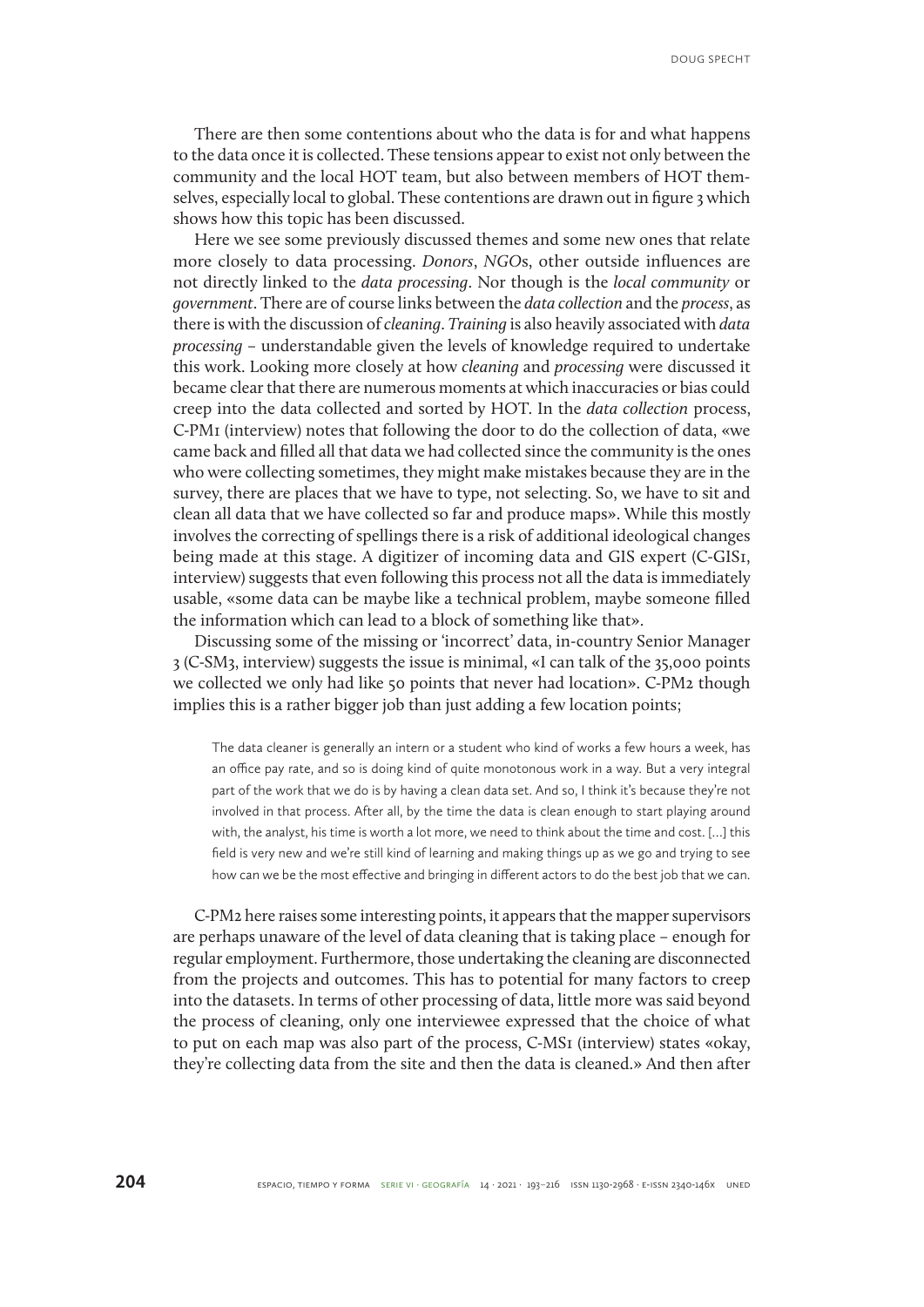data cleaning, okay, we have already had data now. Manipulating that data, okay, we need some maps maybe to show something that you have data, and then that process of changing that data and representing it in maps».

### **5. DISCUSSION**

A great many challenges face HOT as they carry out their work in Dar es Salaam. There are issues of *vision* and *view* of the organization itself – at both local and global scales – with seemingly no clear direction or consensus even within the Tanzania team as to what HOT should be seeking to achieve. This is coupled with being pulled in different directions by donors and local communities. With the local community being left a little in the dark compared with other partners. There are also issues of how data is collected, sorted, cleaned, processed, and mapped – again, members of HOT from different stages in the process appear to have different ideas about what the data is being used for, who the data is for, and the levels to which it is being cleaned and reorganized – potentially by people who are quite outside the project.

All these challenges have been mapped into figure 4. This diagram shows the complexity of the narratives and environment within which HOT is working in Dar es Salaam. Some of these challenges were predicted in the literature, for example, the diverging viewpoints on how data should be used (Kim, 1998); whose knowledge should be included (Kyem, 2001; Chambers et al., 1979); the influence of donors (Mohan, 2002; Mosse, 2001) and the affordances of technology (Hutchby, 2001) Others, such as how HOT views its past and future have emerged directly from the research itself.



Figure 4: Challenges faced by HOT - Developed from coding interviews and documents in Atlas.ti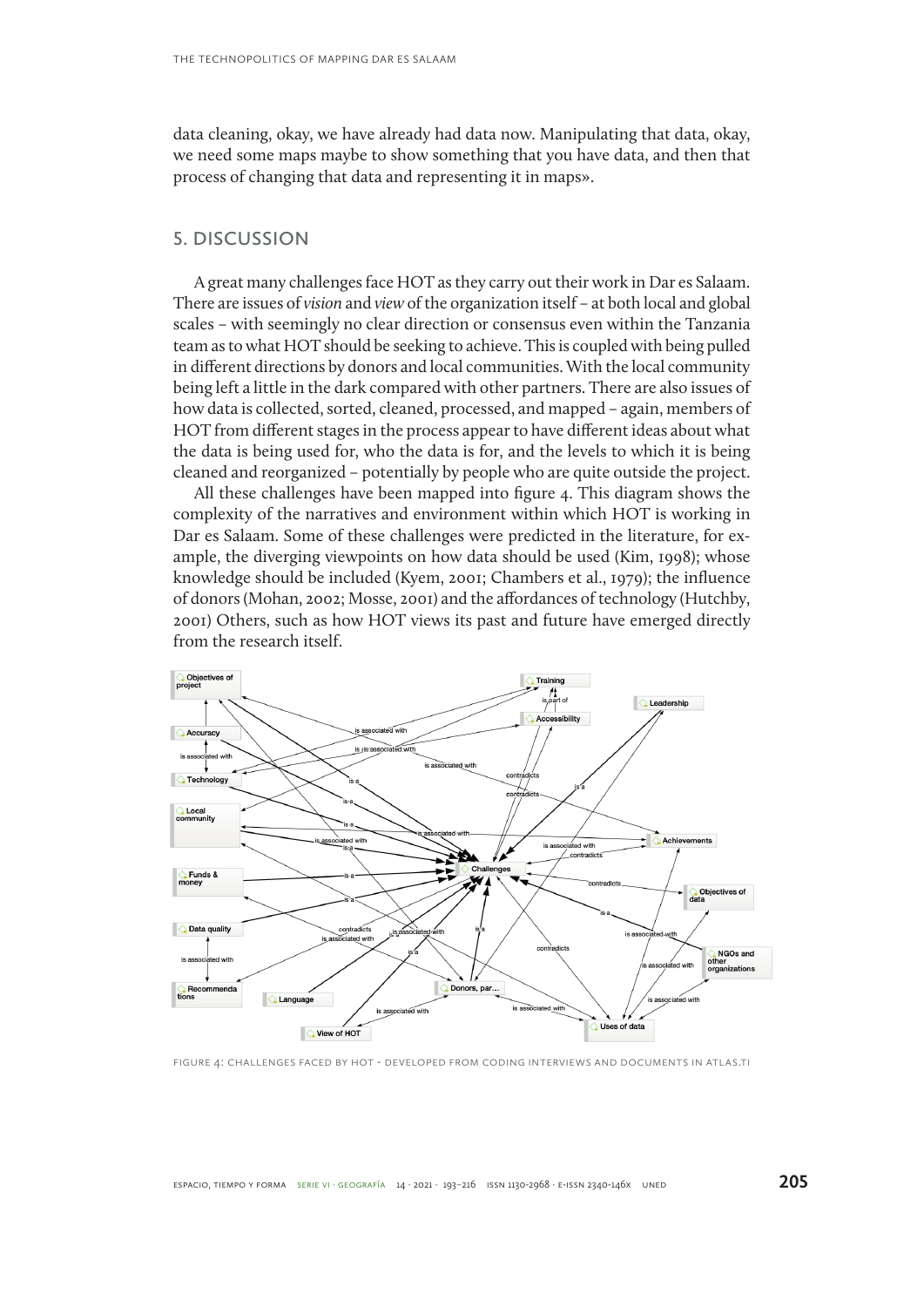HOT has vastly improved the maps of Dar es Salaam. As executive director Tylor Radford (2019) notes, when HOT began working much of the map of Dar was blank, the HOT volunteers have added everything from street names to health clinics, to tag data on the kind of care given at each medical facility. It is also clear that these maps and the vast amounts of data being produced have indeed been mobilized in aid of a great many life benefiting projects, raising the profile of several issues in the city, including waste management, flood risks, and access to healthcare (*ibid*.). HOT has also overseen the training and development of community mappers, GIS digitizers, and data analysis, as well as teaching people how to collect geospatial data about the city and providing 'essential' map reading skills beyond the boundaries of its projects (Sieber, 2006).

These accomplishments then should be lauded, and the purpose of this paper is not to take away from said achievements. It is though clear there are frictions and some significant theoretical issues at play. In a discussion on the codification of knowledge, such frictions must abound; knowledge has certain properties, things it can do to the world, how it is represented, and codifying it will change, mutate, affect or remove these properties and that must be examined closely (O'Hara, 2004). It is then important that an attempt is undertaken to see how inclusion/ participation takes place within these HOT projects, as this is something they position as one of the key parts of their work and is certainly one of the aspects they 'sell' to donors. As a consultant to the World Bank puts it, «it's the focus on participatory mapping and the integration with the local ecosystem, that's what was extremely [appealing]» (interview).

Tyler Radford, Executive Director at HOT, suggests that «by having local contributor, we [HOT] believe that we can build a more representative map of the world» (Radford, 2019). There is through a risk that in pivoting from being a humanitarian organization, to one that is focused primarily on ensuring everyone is on a map through local and global participatory mapping exercises, that HOT is forcing many peoples into in imperial logic under the no-win situation often referred to as *Map or Be Mapped* (Paglen, 2008). HOT, along with the wider humanitarian and development sector is increasingly relying upon and giving value to data and mapping (Kennedy et al., 2016), but cartography is not only poor at describing the qualities of the relationships of everyday life, it also forms power and has traditionally been used as an instrument of both colonialism as well as the contemporary geopolitical ordering of the world (Specht and Feigenbaum, 2019; Paglen, 2008). It has already been seen in the analysis of the interviews that *donors* and the *vision for HOT* have more influence over data collection than the local population. This chimes with the work of Sieber (2006) who has noted that the data which is important to social scientists may well have little significance to community groups – an idea summarised wittily by Neff (2013:119), «data is only data in the eye of the stakeholder». Radford (2019) also goes on to contradict himself somewhat, suggesting that «the more global our [HOTs] team becomes, the better maps we produce», not the words of a locally focused project.

The processes through which HOT works with the community in Dar es Salaam are designed to include as many people as possible, or at least this is what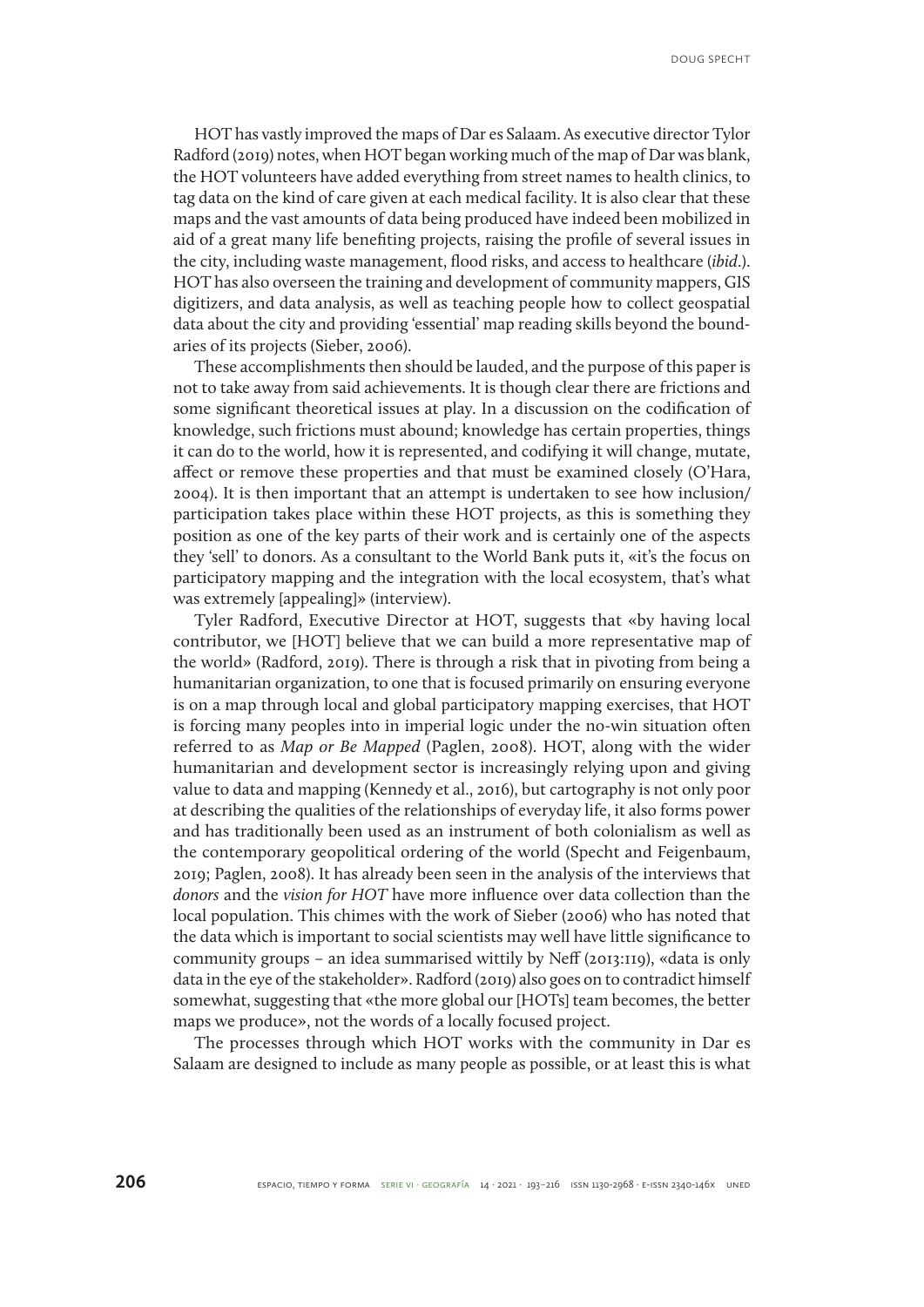they state; «we work together to provide map data which revolutionizes disaster management, reduces risks, and contributes to the achievement of the Sustainable Development Goals» (HOT, 2020). The aim is to invite community engagement and participation (Parker, 2006), more than this, HOT aims to drill into the local, or even the hyperlocal; «training local people to collect the data for themselves» (C-SM3, interview); «creating the map in a detailed local way» (I-SM3, interview). This uncritical invocating of 'the local' though can play a role in recreating binaries between the mapper and the mapped. Those who are active (mappers) and those who are passive (the mapped). Developing this dichotomy can have disastrous effects (Hart, 2001) and local knowledge can be transformed into a tool that serves the needs of the colonizer (Kitchin et al., 2009).

Furthermore, HOT does not include much of the community. While individuals are trained to go out into the community to collect data, these a few in number compared to the population. The mere act of answering a survey or having your house mapped does not constitute participation, even if it might result in representation. Indeed, the barriers to working with HOT are high, while it is suggested that they are «recruiting people from the communities», as C-PM notes, they are «mostly […] using university students to do these activities» (interview). As Edwards (2015) saw in their research, as we further examine the way technologies are being used in citizen engagement the more we see that it the tech-savvy that are getting involved, potentially at the expense of other communities. There are also significant human/ socio-cultural factors that continue to be barriers to participation in such projects, gender, self-confidence, and background for example (Verplanke et al., 2016). While donors, via the reports provided by HOT, were under the impression that when selecting mappers and fieldworkers «technical skills, literacy, and gender balance were all factors of consideration» (HOT, 2018), the story on the ground appeared to be rather different, with I-SM1 (interview) noting on a visit to Dar es Salaam that;

I came in and saw and went and visited and did some mapping with them locally, and they were giving out just a basic semi-structured interview survey. And there's some very clear-, they take a geo-point, ask these questions about maternal child healthcare. They didn't ask the gender of the respondent. So, there are some obvious survey design issues and limitations there. But because I have that background and I've done community and participatory based kind of projects and research and things like that, I'm thinking about those things and I think just providing one more I, that's not quite so deeply embedded in what's happening.

These concerns mirror those of Radil and Jiao (2016) who have noted that participants in PGIS projects are generally 'middle class, affluent' community members and that this in itself can lead to diminished inclusion of people with different identities. This will also affect how the information gathered is then cleaned and codified – There were already marked differences in opinion on how much cleaning was being done to the data, with the mapping supervisors suggesting that the data collected was very high quality, while staff from further up the chain suggesting that so much work was required to clean the data. These differences might raise concerns over how much those on the ground really know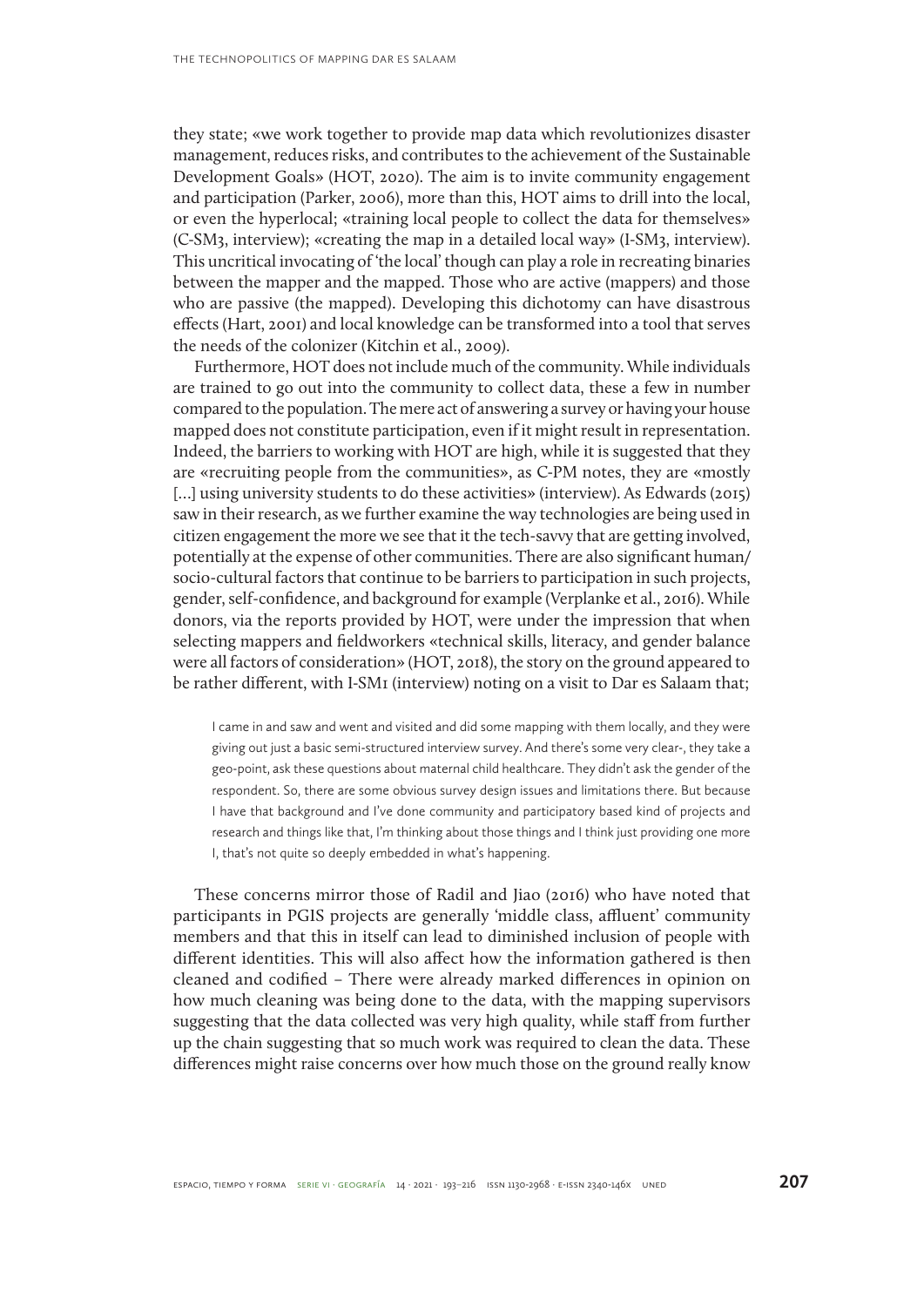about the data being collected. Of course, data will also represent and reflect social relations and power, this can hardly be avoided, however, the approach of HOT to employing technology wholesale, with the idea that more data is better suggests an epistemological position that is not fully embracing of the participatory model. As C-SM2 (interview) stated rather gleefully in relation to data collection, «the robot overlords are going to take care of that. machine learning is going to take care of digitization in a couple of years. So, what's left for us? that leaves some room for us to act. As for the implementation that's-, when the computers can do that, then we'll have other problems or other opportunities»

This highlights the tensions between community mapping as emancipatory politics versus reproducing power relations (Parker, 2006). HOT may have found themselves entangled in the idea that anyone can make a self-representation if they want (regardless of means) and that this in and of itself opens the public discourse around issues (Kidd, 2016). A romanticized notion of 'the local', which might be seen as rising from much post-development literature, also provide HOT's project managers with a sense that 'local' places are homogenized or are sites that might constitute grassroots action (Hart, 2001). In Dar es Salaam, HOT also began to fetishize the 'Hyper-local' as being a sign that they were achieving even more in terms of participation while changing little of their actions – potentially embracing a revisionist neoliberal approach to development, masked by the fetishized role of individualized data (Jordan, 2015; Hart, 2001; Adinani, 2018).

The literature makes clear that the act of mapping somebody does not equate with representation or participation, and might even have negative consequences. Mapping as a spatial practice works in relation to neoliberalism, and the maps created by HOT in Dar es Salaam, also serve this end, allowing for increased government rationality and creating recognizable patterns into which policy and economic reform can be placed (Bryan, 2011). Mapping also creates the possibility of other neoliberal moves, such as the creation of new property regimes, which have very different political agendas to the work of HOT or needs of the community. After all, space is not a reflection of society, it is society. It is produced by human action, and this is always expressed and performed in the interests of the dominant class (Castells, 1983). HOT, as a global entity, was formed on a utopian notion that maps and data could save lives and readdress imbalances in the world, and there is certainly an argument that this is possible – Scott and Rajabifard (2015) for example point to the successes of using geospatial information in achieving the Sustainable Development Goals. HOT thought is far from utopian, but rather for all the good they have achieved in Dar es Salaam, they have brought an equal and opposite set of issues to the city, these are borne of three interwoven problems; firstly, institutional organization, secondly a misunderstanding of what HOT is for, leading to them pushing into a development sector without theoretical caution. And finally, a lack of acknowledgment of the construction of space and power through mapping practices.

The lived experience of people is difficult to translate into GIS technology and maps and to suggest that this might be happening in Dar es Salaam would be a stretch. *Community mapping*, and *mapping the community* should be seen as different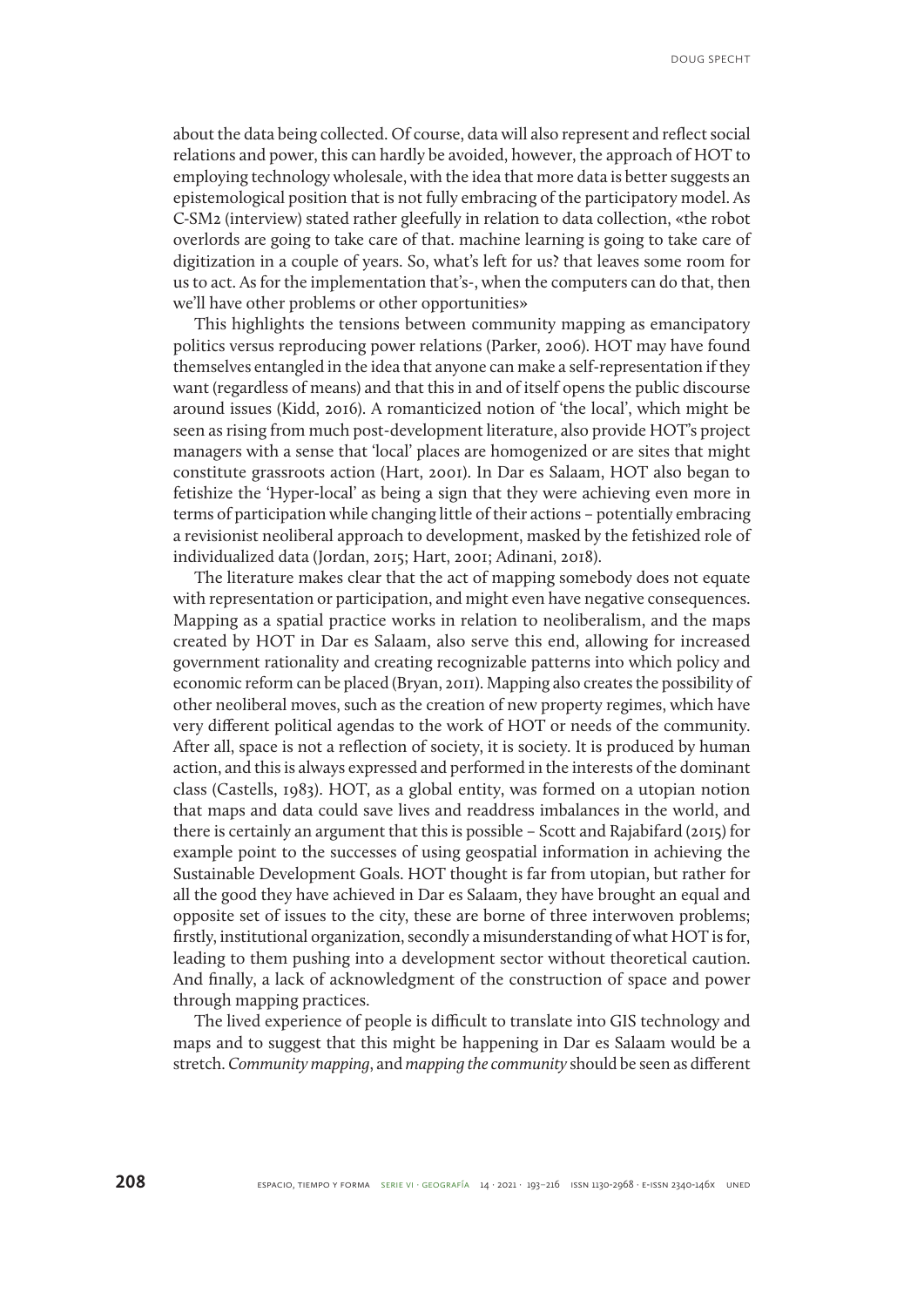practices here, and HOT engages more in the latter, creating maps *of* people and locations, not those that encapsulate social and cultural meanings or relationships of power (Parker, 2006). HOT has utilized a range of technologies to create vastly improved maps of Dar es Salaam, and these can be used for all kinds of civic and capitalist projects by those who can access them. However, in terms of the inclusion of knowledge and the local community, they have a long way to go, and the layers of technology – which now increasingly involves drones and machine learning – means they might be moving further away from the inclusion of the 'local'.

While HOT still broadly describes itself as a humanitarian organization, the work they are undertaking in Dar es Salaam is undoubtedly closer to development work, and in the interviews, HOT was referred to as a development organization a number of times (C-SM3, C-MS1, I-SM1, WB). The projects are for the most part headed by white foreigners, with the local population presented as both backward and innovative (Said, 1985; Kidd, 2016). Into this technology is pushed, seen as a driver of not just improved health and waterways, but also economic growth. Vast amounts of data are now collected about the local population, and while made public, is generally only useable by small parts of the population. Information has always been used for both exploitation as well as liberation, and HOTs sense that only the latter will come from data collected in Dar es Salaam is naïve at best – information politics is always transformed onto other struggles and data becomes a tool and weapon in times of political antagonism (Jordan, 2015). In this respect then the tools of development being used and implemented by HOT in Dar es Salaam should be viewed as what Escobar (1992) termed Junus-faced. No amount of mapping will solve social issues, especially those outside the Euclidean space. And while the push for more geographic data to aid in development should perhaps be encouraged, there requires more critical reflection on development issues by those undertaking the task, else this collection of data can become nothing more than the creation of abnormalities; the poor, the malnourished, the illiterate, pregnant women, with the implication that these then need treatment, seeking to eradicate all problems (Escobar, 1992).

The use of OpenStreetMap (OSM) and other open source and free technologies by HOT were often cited in the interviews as being an example of how HOT is avoiding such issues around technological development. The openness is seen as a fix-all. While these open technologies do enable them to reach a great many people and to use people from all across the world to map and develop projects, but this does not automatically mean this is better, and may indeed work to reinforce and amplify inequalities (Edwards, 2015). Without a deeper understanding of the entanglements between data and power, the creators of OSM may have created a false flag of representation, imbued with ideology and colonialism – in using this as their principal tool HOT too becomes unchallenging a part of this process, these issues of neo-coloniality are not only seen in the way in which mapping tools are selected and used without much questioning. This lack of challenge was noted in the interviews, in which all those spoken too had very positive opinions about OSM and its use for the mapping of Dar es Salaam; seeing it as a community mapping project in the sense that the mapping is carried out by volunteers from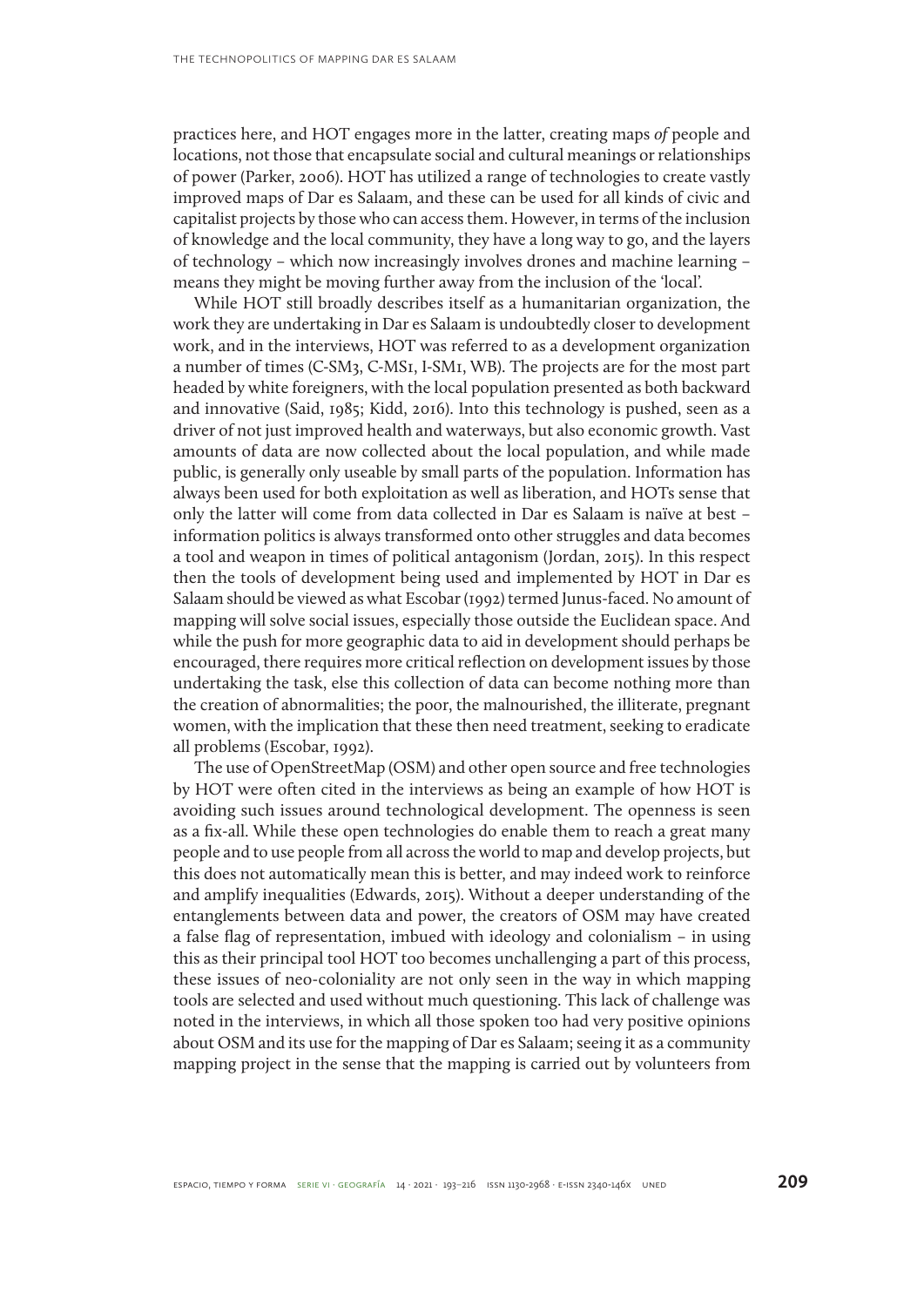the community around the world, with no acknowledgment that this process still forces these mappings into normative symbology and design, which by their nature excludes other ways of looking at the world.

HOTs institutional issues of high turnover of staff, colonial power structures, and a lack of focus and coherent vision, make a critical reflection on the process of mapping a near impossibility for the organization. But this philosophical thought around maps is of huge importance as it dictates the way we think about and produces maps (Kitchin et al., 2009). Further, it influences how we think about measuring the world, the role of ethics, ideology, and aesthetics, fundamental aspects of mapping (ibid.). HOT like many mapping advocates see the map as a way of enabling people to be counted, to help make 'better' decisions using more quantitative measures, to promote data transparency and awareness. But this notion of 'doing good' is tied heavily to the idea that information is a means of empowerment, and lacks the nuances and theories that point to mapping and data as having been used for unwriting indigenous occupations of places, shaping public opinion in times of crisis and war, and creating expectations for the proper ordering of the social and the natural. Maps put things and people in their place. Not only do they order the material world and make us visualize the *where*, but through their rhetorical power, they also simultaneously obscure the *why.* Most maps are mute about the social context and consequences of their existence (Sletto, 2009: 445). It is clear that we need a new paradigm for data and mapping for development and social change. It seems that HOT though is not the organization to shift this paradigm in Dar es Salaam, but rather one that seems to enforce it. Until they as an organization fix their internal struggle, the specters of dependency, neo-colonialism, and exploitative capitalism will continue to seep in through the gaps, undermining what is, by other measures, impressive work.

### **6. CONCLUSION**

This leaves HOT in a difficult position in Dar es Salaam, despite its best intentions – and there is no reason to suspect they are not genuine good intentions – they have become embroiled in neo-colonial development tendencies. This has occurred through their selection of technology, the implementation of technology, and the decisions taken which means that participation is more often than not a low-level role that involves the giving of data, rather than using it. Furthermore, HOT's work in Dar es Salaam may have slipped into a kind of 'data fundamentalism' in which the pursuit of data has become fetishized beyond everything else (Crawford, 2013). The notion that the data will help, and the use of technology bringing everyone to the table in an equal way is to pursue hegemony through technological mastery (Feenberg, 1991) and treats knowledge as property, to be collected and extracted, sorted and refined on behalf of those who own it – the colonial imagery here is no accident (Quijano, 2007; Couldry and Mejias, 2019).

There is a mismatch between the published aims of HOT in Dar es Salaam and what their staff, volunteers, and locals believe they should be doing. This leads to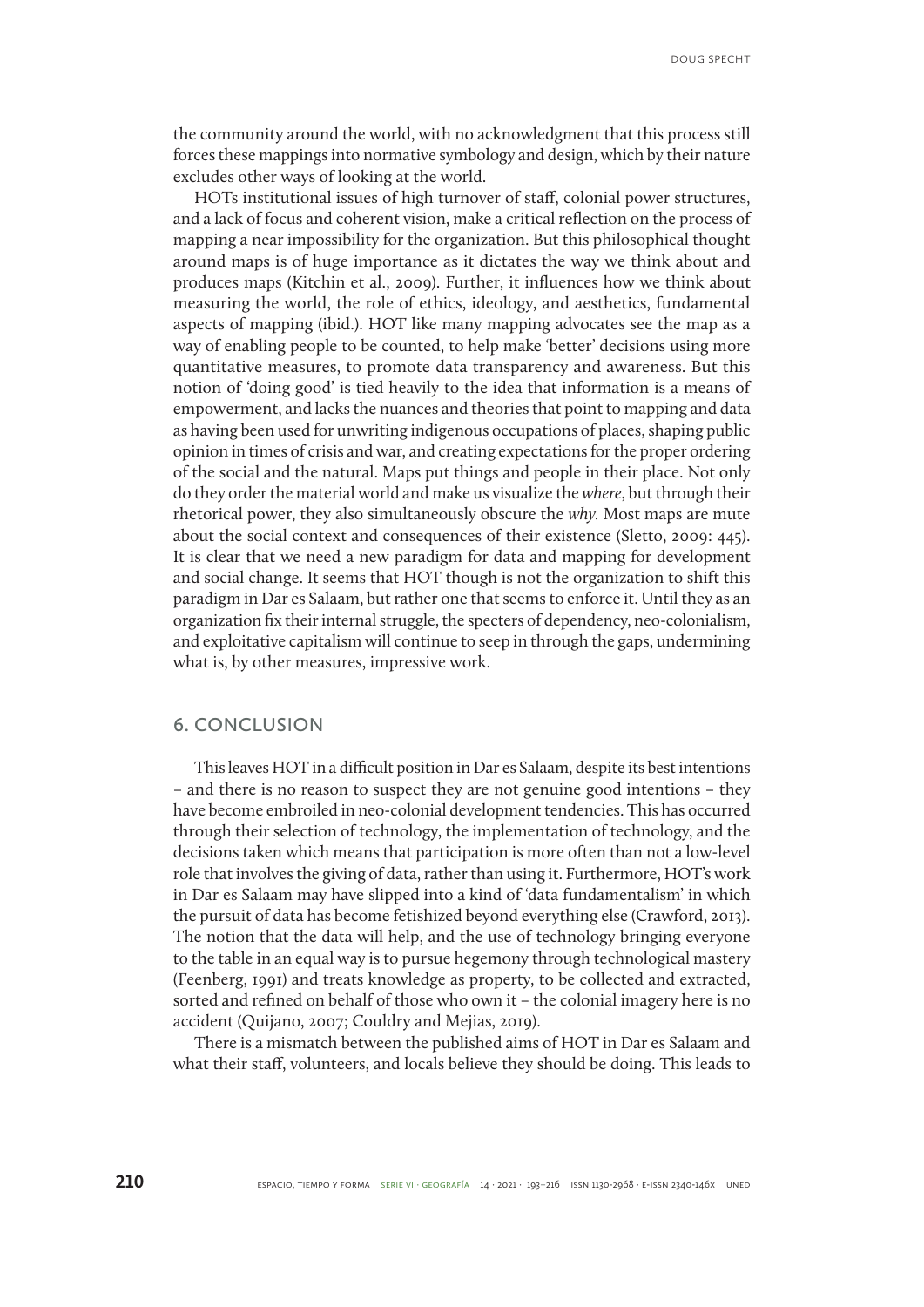projects and actions across the city, some of which appear disjointed, and others which are implemented without wider consideration. Many of these develop from chasing new technology and new donor money, but with less consideration of longer-term impacts on the local population. Ultimately HOT lacks focus in Dar es Salaam and continues working in a reactionary fashion, as their early crisis mapping required. As they have moved to be more of development focused organization this lack of focus has led to them recreating many of the issues of development that have long been critiqued, and in some of their work in Tanzania have turned back the clock, recreating levels of dependency and coloniality that the development sector has long been struggling to shake.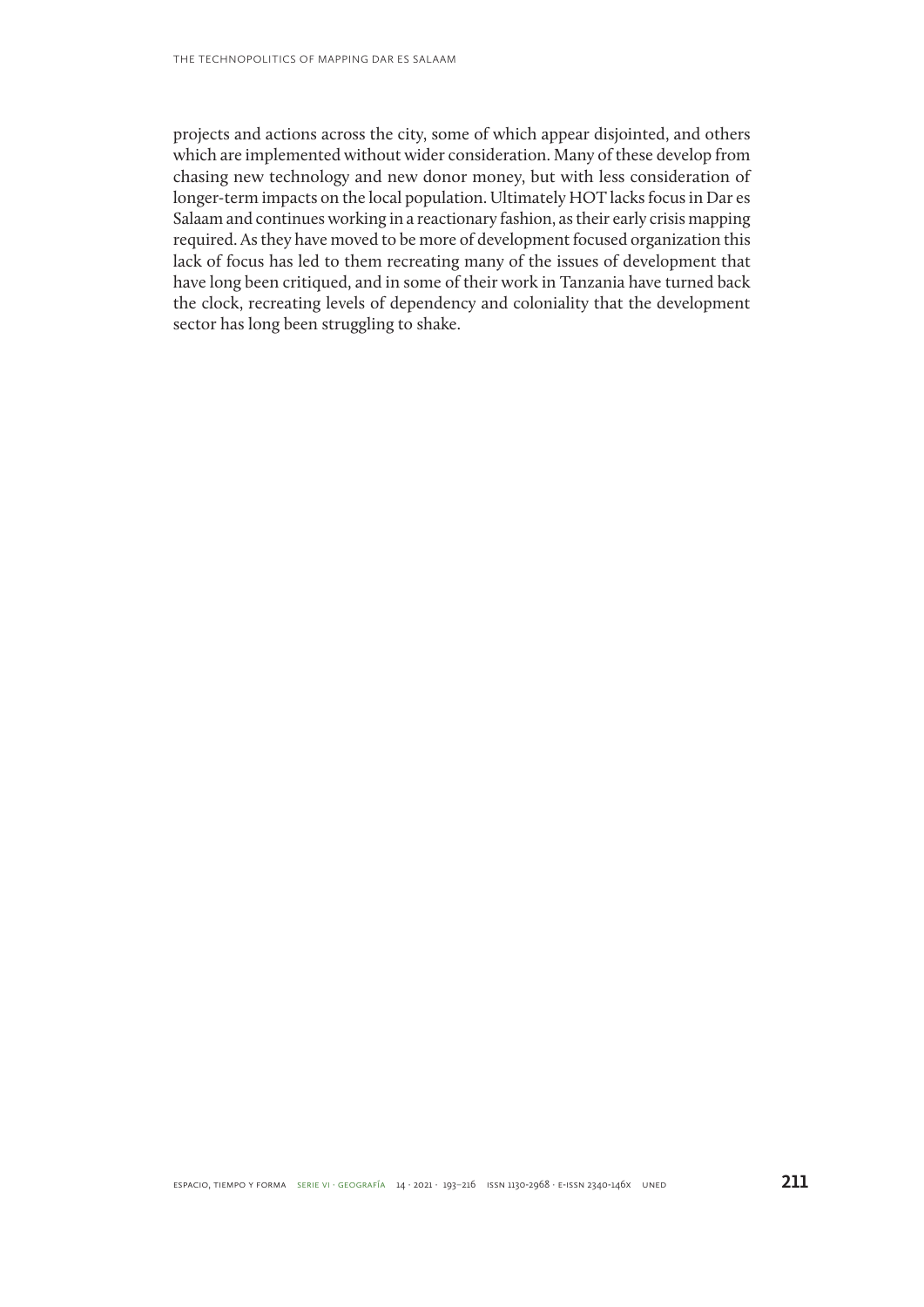### **REFERENCES**

Adams, P.C. & Jansson, A. (2012). Communication geography: a bridge between disciplines. *Communication Theory, 22,* 299-318.

*<https://doi.org/10.1111/j.1468-2885.2012.01406.x>*

Adinani, H. (2018). Newly-revealed Shina boundaries offer unprecedented hyperlocal data for decisionmakers. Medium. Available from:

*[https://medium.com/data-zetu/newly-revealed-shina-boundaries-offer-unprecedented](https://medium.com/data-zetu/newly-revealed-shina-boundaries-offer-unprecedented-hyperlocal-data-for-decisionmakers-91a2bce04a3e)[hyperlocal-data-for-decisionmakers-91a2bce04a3e](https://medium.com/data-zetu/newly-revealed-shina-boundaries-offer-unprecedented-hyperlocal-data-for-decisionmakers-91a2bce04a3e)*

- BROVELLI, M., ILIE, C. M., & COETZEE, S. (2019). Openness and community geospatial science for monitoring SDGs—an example from Tanzania. *Sustainable Development Goals Connectivity Dilemma: Land and Geospatial Information for Urban and Rural Resilience*, 313-324. *<https://doi.org/10.1201/9780429290626-20>*
- Bryan, J. (2011). Walking the line: participatory mapping, indigenous rights, and neoliberalism. *Geoforum, 42* (1), 40-50. *<https://doi.org/10.1016/j.geoforum.2010.09.001>*
- Shum, S. B., Aberer, K., Schmidt, A., Bishop, S., Lukowicz, P., Anderson, S., ... & Helbing, D. (2012). Towards a global participatory platform: democratising open data, complexity science and collective intelligence. *European Physical Journal Special Topics, 214* (1), 109-152. *<https://doi.org/10.1140/epjst/e2012-01690-3>*
- Burns, R. (2019). New frontiers of philanthro‐capitalism: Digital technologies and humanitarianism. *Antipode*, *51*(4), 1101-1122. https://doi.org/10.1111/anti.12534
- Castells, M. (1983). *The city and the grassroots: a cross-cultural theory of urban social movements* (No. 7). University of California Press.
- Chambers, R., Howes, M., Belsaha, D., Richards, D., Swift, J., & O'Keefe, L. (1979). Rural development: whose knowledge counts. *IDS Bulletin*, *10*(2).
- Collier, D. (2016). *Repainting the Walls of Lunda: Information Colonialism and Angolan Art*. University of Minnesota Press.

*<https://doi.org/10.5749/minnesota/9780816694440.001.0001>*

Couldry, N., & Mejias, U. A. (2019). Data colonialism: Rethinking big data's relation to the contemporary subject. *Television & New Media, 20* (4), 336-349. *<https://doi.org/10.1177/1527476418796632>*

Crawford, K. (2013). The hidden biases in big data. *Harvard Law Review, 1*

Crooks, A.T. & Wise, S. (2013). GIS and agent-based models for humanitarian assistance. *Computers, Environment and Urban Systems, 41*, 100-111.

*<https://doi.org/10.1016/j.compenvurbsys.2013.05.003>*

- Digital Globe (n.d.). Transforming Our World: Geospatial Information Key to Achieving the 2030 Agenda for Sustainable Development. *Geospatial Media and Communications.*
- Edney, M.H. (2019). *Cartography: the ideal and its history*. University of Chicago Press. *<https://doi.org/10.7208/chicago/9780226605715.001.0001>*
- Edwards, D. (2015). Is tech-enabled citizen-engagement a game changer for development. *Hivos People Unlimited*, 20 March.

*[https://www.makingallvoicescount.org/blog/is-tech-enabled-citizen-engagement-a-game](https://www.makingallvoicescount.org/blog/is-tech-enabled-citizen-engagement-a-game-changer-for-deve)[changer-for-development/](https://www.makingallvoicescount.org/blog/is-tech-enabled-citizen-engagement-a-game-changer-for-deve)*

Elwood, S. & Leszczynski, A. (2013). New spatial media, new knowledge politics. *Transactions of the Institute of British Geographers*, *38* (4), 544-559.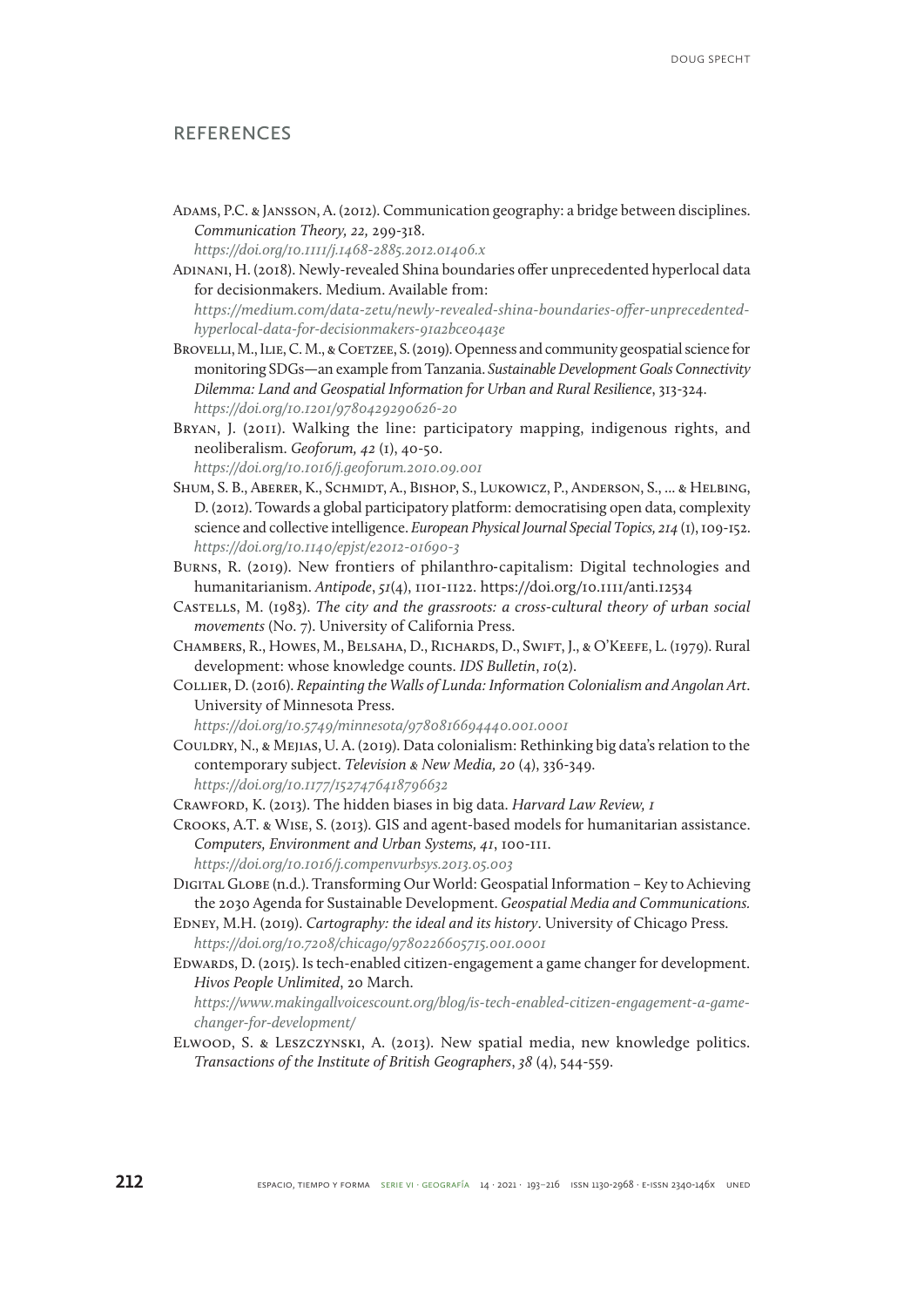*<https://doi.org/10.1111/j.1475-5661.2012.00543.x>*

Escobar, A. (1992). Imagining a post-development era: critical thought, development and social movements. *Social Text*, *31/32*, 20-56.

*<https://doi.org/10.2307/466217>*

Feenberg, A. (1991). *Critical theory of technology*. Oxford University Press.

- Fonte, C. C., Minghini, M., Patriarca, J., Antoniou, V., See, L., & Skopeliti, A. (2017). Generating up-to-date and detailed land use and land cover maps using OpenStreetMap and GlobeLand30. *ISPRS International Journal of Geo-Information*, *6*(4), 125. *<https://doi.org/10.3390/ijgi6040125>*
- Gopal, S., Sarkar, R., Banda, K., Govindarajan, J., Harijan, B. B., Jeyakumar, M. B., ... & Balraj, V (2009). Study of water supply & sanitation practices in India using geographic information systems: some design & other considerations in a village setting. *Indian Journal of Medical Research, 129* (3), 233-241.
- Graham, M. (2013). Geography/internet: ethereal alternate dimensions of cyberspace or grounded augmented realities. *The Geographical Journal, 179* (2), 177-182. *<https://doi.org/10.1111/geoj.12009>*

HAKLAY, M., SINGLETON, A. & PARKER, C. (2008). Web mapping 2.0: The neogeography of the GeoWeb. *Geography Compass, 2* (6), 2011-2039.

*[https://doi.org/10.1111/j.1749-8198.2008.00167.x](https://doi.org/10.1111/j.1749-8198.2008.00167.x )*

Harley, J.B. (1988). Silences and secrecy: the hidden agenda of cartography in early modern Europe. *Imago mundi, 40*(1), 57-76.

*<https://doi.org/10.1080/03085698808592639>*

Hart, G. (2001). Development critiques in the 1990s: culs de sac and promising paths. *Progress in Human Geography, 25* (4), 649-658.

*<https://doi.org/10.1191/030913201682689002>*

- HOT. (2018). *Annual Report*. *[https://www.hotosm.org/downloads/2018-Annual-Report.pdf]( https://www.hotosm.org/downloads/2018-Annual-Report.pdf  )*
- HOT. (2020). What we do. *Humanitarian OpenStreetMap Team*. *<https://www.hotosm.org/what-we-do>*
- HUNT, A., & SPECHT, D. (2019). Crowdsourced mapping in crisis zones: collaboration, organisation and impact. *Journal of International Humanitarian Action*, *4*(1), 1-11. *<https://doi.org/10.1186/s41018-018-0048-1>*
- Hutchby, I. (2001). Technologies, texts and affordances. *Sociology, 35* (2), 441-456. *[https://doi.org/10.1177/S0038038501000219](https://doi.org/10.1177/S0038038501000219 )*
- Jordan, T. (2015). *Information politics: liberation and exploitation in the digital society*. Pluto Press. https://doi.org/10.2307/j.ctt183p2xf
- Kennedy, H., Hill, R. L., Aiello, G., & Allen, W. (2016). The work that visualisation conventions do. *Information, Communication & Society, 19* (6), 715-735. *<https://doi.org/10.1080/1369118X.2016.1153126>*

KIDD, J. (2016). *Representation*. Routledge. *<https://doi.org/10.4324/9781315666785>*

- Kim K. (1998). *Using GIS technologies to empower community based organizations in Hawaii*. Position paper presented at the Project Varenius Specialist Meeting: Empowerment, marginalization, and public participation GIS, Santa Barbara, CA.
- Kitchin, R., Perkins, C.& Dodge, M. (2009). Thinking about maps. *Rethinking Maps: New Frontiers in Cartographic Theory*, 1-25.
- Kleine, D., Hollow, D., & Poveda Villalba, S. C. (2014). *Children, ICTs and development: capturing the potential, meeting the challenges*.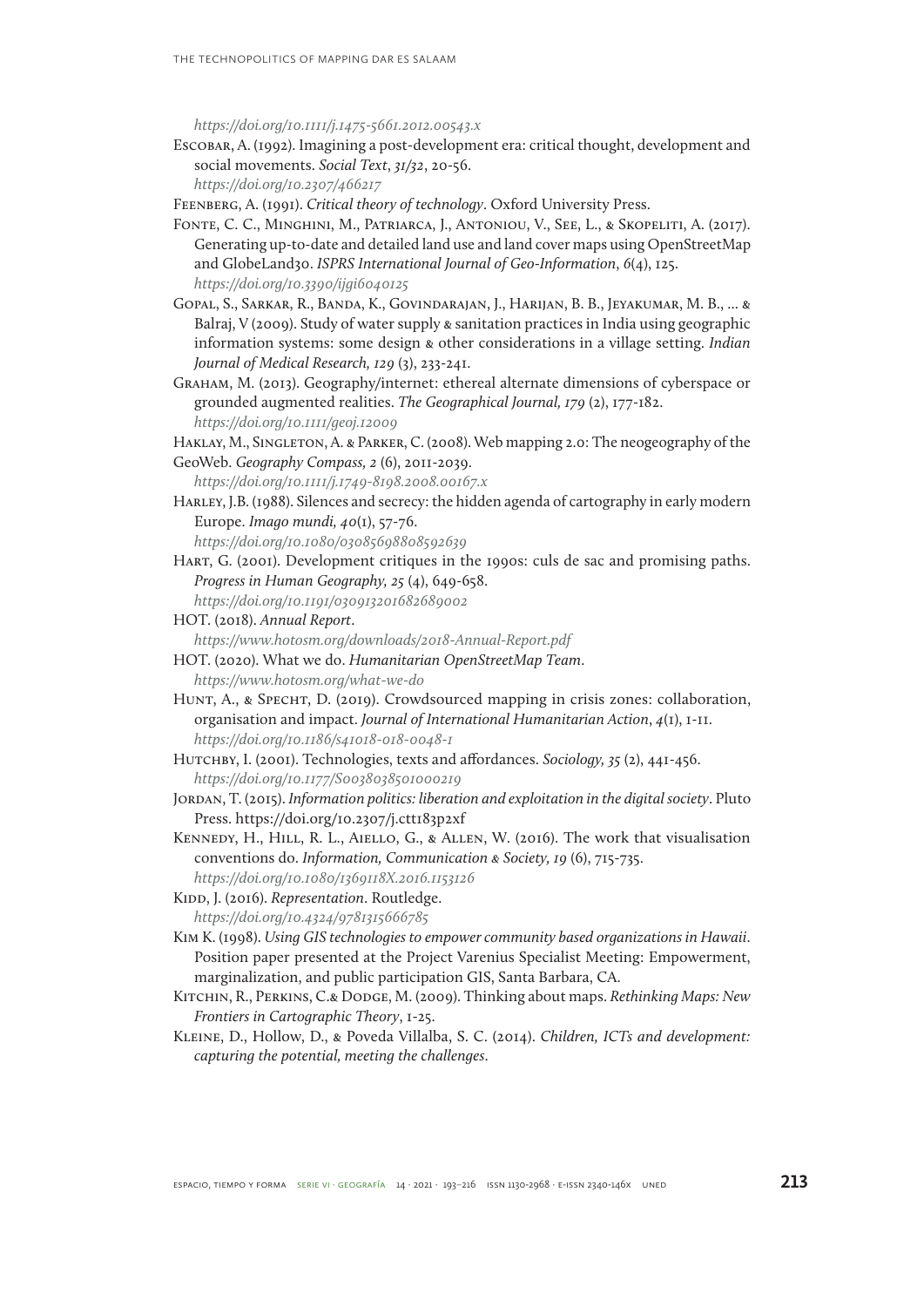- Kyem, P.A.K. (2001). Public participation GIS applications and the community empowerment process: A review of concerns and challenges (published 2004). *Cartographica*, *38* (3&4), 5–17. *<https://doi.org/10.3138/2J31-4648-6P62-6P78>*
- LEE, P.G. & GLOBAL FOREST WATCH CANADA. (2003). *Canada's large intact forest landscapes.* Global Forest Watch Canada.
- Mesmar, S. , Talhouk, R., Akik, C., Olivier, P., Elhajj, I. H., Elbassuoni, S., ... & Ghattas, H. (2016). The impact of digital technology on health of populations affected by humanitarian crises: recent innovations and current gaps. *Journal of Public Health Policy*, *37* (2), 167-200.

*<https://doi.org/10.1057/s41271-016-0040-1>*

- Mohan, G. (2002). The disappointments of civil society: the politics of NGO intervention in Northern Ghana. *Political Geography, 21*,125-54. *[https://doi.org/10.1016/S0962-6298\(01\)00072-5](https://doi.org/10.1016/S0962-6298(01)00072-5)*
- Moore, R., Bhide, N., & Verity, A. (2016). *Humanitarian information management failures: survey report*. United Nations Office for the Coordination of Humanitarian Affairs, Geneva.
- Mosse, D. (2001). People's knowledge', participation and patronage: Operations and representations in rural development. *Participation: The New Tyranny*, 16-35.
- O'Hara, K. (2004). Ontologies and technologies: knowledge representation or misrepresentation. *ACM SIGIR Forum,* 38, (2), 11-17. *<https://doi.org/10.1145/1041394.1041397>*
- Paglen, T. (2008). Mapping Ghosts. In: Mogel, L. and Bhagat, A. (eds.) *An atlas of radical cartography*. Los Angeles: Journal of Aesthetics and Protest Press, 39-50
- Parker, B. (2006). Constructing community through maps? Power and praxis in community
- mapping. *The Professional Geographer*, 58 (4), 470-484. *<https://doi.org/10.1111/j.1467-9272.2006.00583.x>*
- Popping R., & Roberts C.W. (1997). Network Approaches in Text Analysis. In Klar R., Opitz O. (eds) *Classification and Knowledge Organization. Studies in Classification, Data Analysis, and Knowledge Organization*. Berlin, Heidelberg: Springer. *[https://doi.org/10.1007/978-3-642-59051-1\\_40](https://doi.org/10.1007/978-3-642-59051-1_40)*
- Potts, J. (2015). *The new time and space*. Palgrave Macmillan. *[https://doi.org/10.1057/9781137494382](https://doi.org/10.1057/9781137494382 )*
- Quijano, A. (2007). Coloniality and modernity/rationality. *Cultural Studies*, 21 (2-3), 168-178. *<https://doi.org/10.1080/09502380601164353>*
- Radford, T. (2019) *Community Q&A: Humanitarian OpenStreetMap Team*. Interview conducted by Wood, E. for Centre for HumData. Available from: *<https://reliefweb.int/report/world/community-qa-humanitarian-openstreetmap-team>* [Accessed 30 January 2020]
- Radil, S.M. & Jiao, J. (2016). Public participatory GIS and the geography of inclusion. *The Professional Geographer*, *68* (2), 202-210.

*[https://doi.org/10.1080/00330124.2015.1054750](https://doi.org/10.1080/00330124.2015.1054750 )*

Rekha, B. (2016). Geospatial data: key to achieve SDGs. *Geospatial World*. Available from : *<https://www.geospatialworld.net/article/geospatial-data-sustainable-development-goals>* [Accessed 1 May 2017]

Said, E. W. (1985). Orientalism reconsidered. *Race & class*, *27*(2), 1-15. *<https://doi.org/10.1177/030639688502700201>*

SCOTT, G. & RAJABIFARD, A. (2015). Integrating geospatial information into the 2030 agenda for sustainable development. In: *Twentieth United Nations Regional Cartographic Conference for Asia and the Pacific.* Jeju, Korea. 6 – 9 October 2015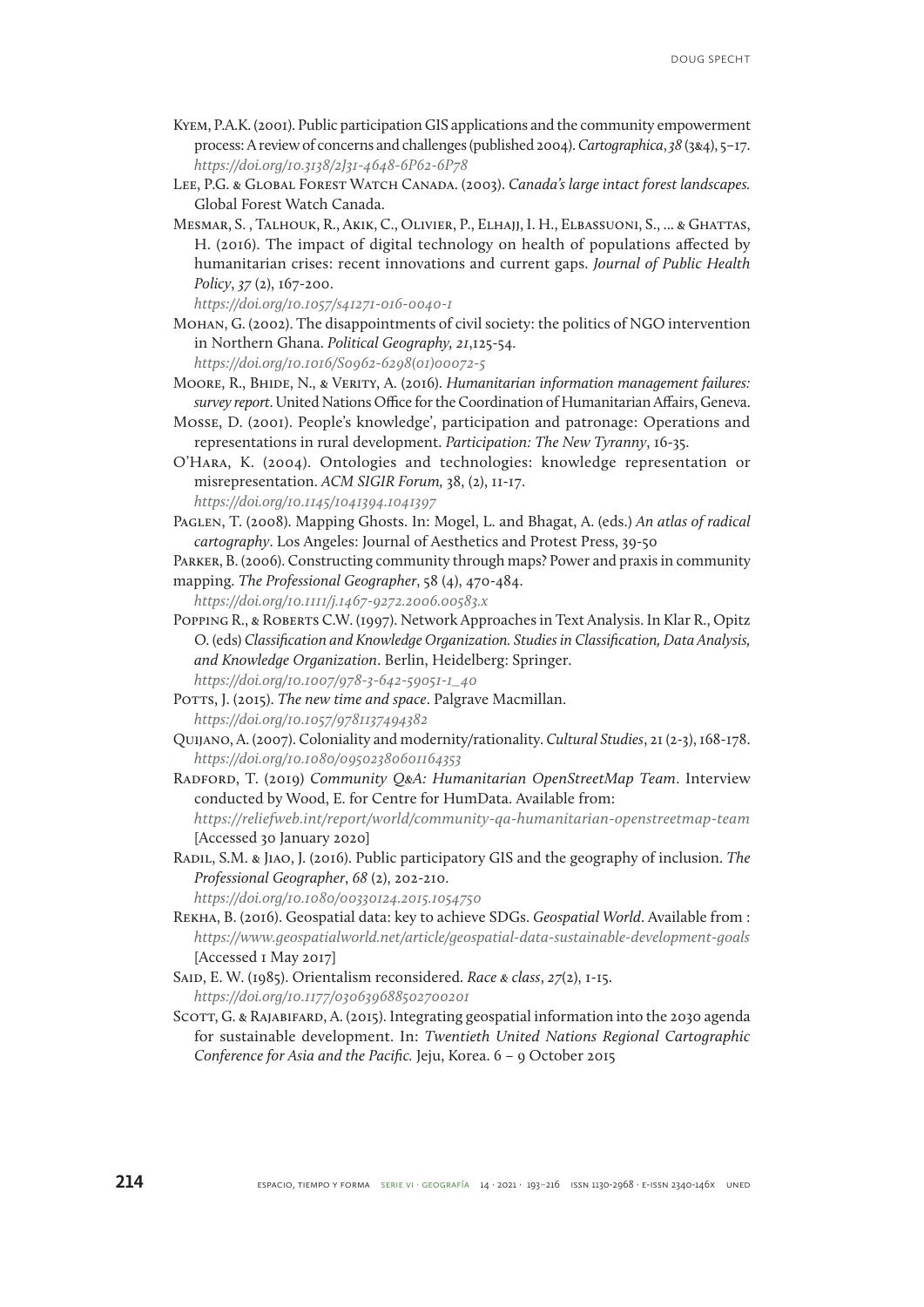- Sieber, R. (2006). Public participation geographic information systems: a literature review and framework. *Annals of the Association of American Geographers*, 96 (3), 491-507. *[https://doi.org/10.1111/j.1467-8306.2006.00702.x](https://doi.org/10.1111/j.1467-8306.2006.00702.x )*
- SLETTO, B.I. (2009). Indigenous people don't have boundaries: reborderings, fire management, and productions of authenticities in indigenous landscapes. *Cultural Geographies*, 16 (2), 253-277.

*<https://doi.org/10.1177/1474474008101519>*

- SPECHT, D. & FEIGENBAUM, A. (2018). From cartographic gaze to contestatory cartographies. In: Pol Bargués-Pedreny, P., Chandler, D. and Simon, E. (eds.) *Mapping and politics in the digital age*. Routledge Global Cooperation Series, 39-55. *<https://doi.org/10.4324/9781351124485-3>*
- Verplanke, J., McCall, M. K., Uberhuaga, C., Rambaldi, G., & Haklay, M. (2016). A shared perspective for PGIS and VGI. *The Cartographic Journal*, *53* (4), 308-317. *<https://doi.org/10.1080/00087041.2016.1227552>*
- WAINWRIGHT, J. & BRYAN, J. (2009). Cartography, territory, property: postcolonial reflections on indigenous counter-mapping in Nicaragua and Belize. *Cultural Geographies, 16* (2), 153-178. *<https://doi.org/10.1177/1474474008101515>*